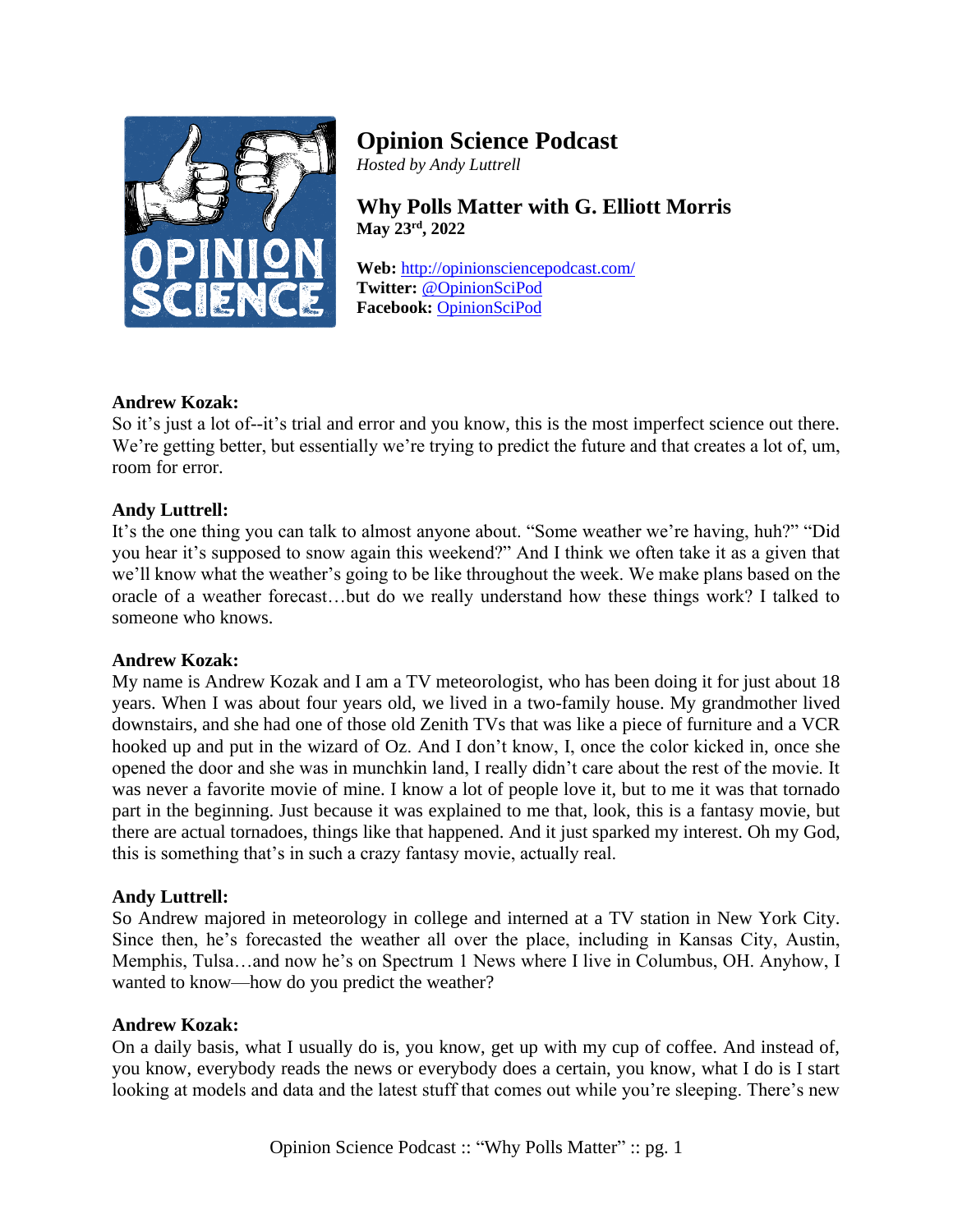data that comes out. I mean, it's just constantly crunching. So I'm looking at some weather models, I'm looking at the overall, even weather discussion that the national weather puts out just to see, you know, these guys have been working overnight just to see what we're seeing.

# **Andy Luttrell:**

And in terms of what these models can account for, as I understand it, there are at least three components. One is just like what's the weather right now?

#### **Andrew Kozak:**

I call it NowCasting, what it is now is done by weather balloons and observational data.

# **Andy Luttrell:**

And then we move into more complicated computations.

#### **Andrew Kozak:**

…a mixture of the computer model's algorithm, looking at satellite data, looking at a storm in the Pacific Northwest and calculating how long it's going to take to get to Columbus, Ohio where I am or New York.

# **Andy Luttrell:**

And this all gets stacked up against…

#### **Andrew Kozak:**

…historical data. In other words, I'm not, today is what the 17th, I am not on, uh, on the 17th going to be able to think that it's going to snow tomorrow in Florida because you know, it knows that.

#### **Andy Luttrell:**

And the result of those computer programs, of course, is a perfect description of the weather you will experience for the next  $5 - 7$  days. Right? Yeah, not so much. I can't tell you the number of times I've heard my dad say, "I thought it was supposed to be nice out today!" Go to YouTube videos about weather forecasting, and you'll see people saying "I wish I could be wrong half the time and still have a job." But my favorite is an episode of Curb Your Enthusiasm where Larry David concocts a grand conspiracy that even when the weather will be great, his local weatherman says it's going to rain just so he can have the golf course to himself.

#### **Larry David:**

"It's happened before, weatherman. You know it!"

#### **Andy Luttrell:**

The challenge is that the weather is complicated—it's the product of a bunch of factors coming together. Plugging all of this into a predictive model can't get us to certainty, but it gets us to probabilities. And as psychologists know well, people aren't great at thinking probabilistically. We're told there's a "70% chance of rain," and we hear that as "it's going to rain!" But really it means that 70% of the time, when the weather conditions are as they are now, it has ended up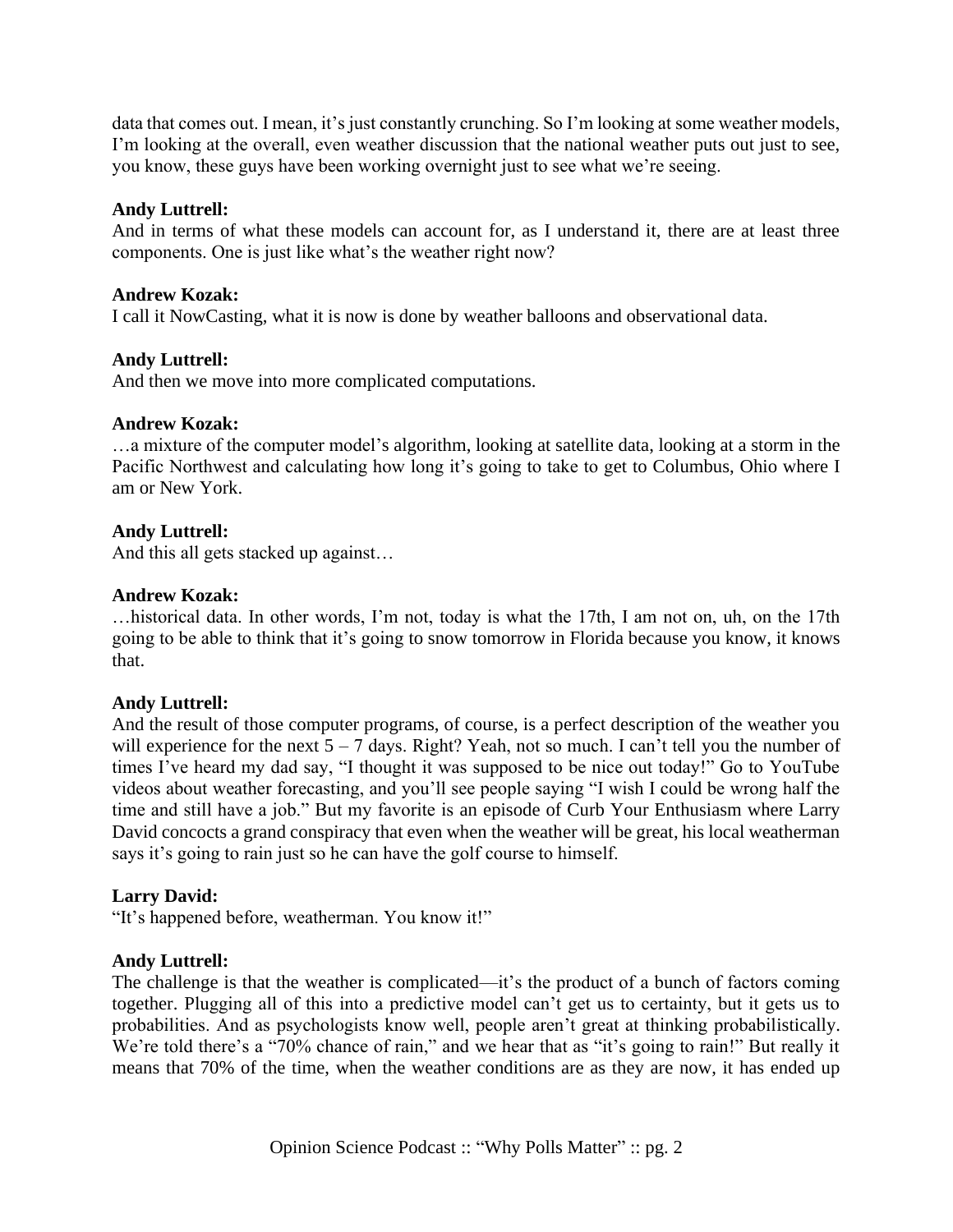raining. Not only that, but these forecasts are for a given region—a whole plot of geography that gets the same prediction. Put it all together and technically, here's what that forecast means…

#### **Andrew Kozak:**

We get what two and a half, three minutes to go on TV and talk. We don't have so much time to explain. So we're very, very picky, especially during severe weather or really important weather to give you the forecast in the most succinct, clear, concise way that we can. So this is, this is a great platform for me to explain. This 70% chance of rain means that there is a 70% chance that your area, that I'm forecasting for the grid, is going to get at least 1/100th of an inch of precipitation. Is it perfect? No. Is it confusing? Probably a little bit.

So let's say I'm just forecasting for Columbus. There is a 20% chance on day five that you will have rain. Now, if by you, I mean you living on the north side and somebody on the south side's watching, well that goes for them too. What it doesn't do is talk about pinpointing where exactly within that grid. It doesn't pinpoint where. When we say 20%, that's where we come in and that's where we explain it.

#### **Andy Luttrell:**

By explaining it, he means on TV. You might think the weather app on your phone tells you everything you need to know. But Andrew actually made a pretty compelling case to me that the TV meteorologist still plays an important role. These are folks who can look at these simple, brute force forecasting percentages from official models and convey context to viewers, provide the geographic nuance for what the predictions mean, give a sense of how these weather patterns will move through your area, remind us what a probability even is. But still, it's an uphill battle.

#### **Andrew Kozak:**

In our weather community, you know, we have private groups for TV meteorologists, and we always joke, well, what about at my house? Because whenever we do live streaming or live tornado coverage, there'll always be well, what about, you know, what about my house? I remember when I, when I lived in Wichita, Kansas, which is smack in the middle of tornado alley and we were forecasting that day for tornadoes. And I remember somebody had wrote to the station and said, well, I live on the corner of 21st and Rock. Do you, do you think that--? And, and it's like, man, if I could tell you that with, with certainty, that you're going to get a tornado or not going to get a tornado at, at your house, I need to package this, sell it, make millions because nobody can do that. So the perception is if it's not happening to me, it didn't happen. And that's one of the biggest hurdles I think we as meteorologists have, and it puts us in a very unique position because yeah, we work for the news, but we are so different than the reporters and the anchors in what we do. They're out there talking about facts, talking about situations that have happened. They're at meetings for city events or school boards. They're sometimes at crime scenes, they're at all different things that are going on that affect everybody. But they're rooted in video of what's going on, facts about what's going on, interviews with people. With us, it's predicting the future. And nobody can do that with a 100% certainty in any way, shape or form. So perception is a very big hurdle and challenge I think for us. And it's been that way for, since the birth of television weather.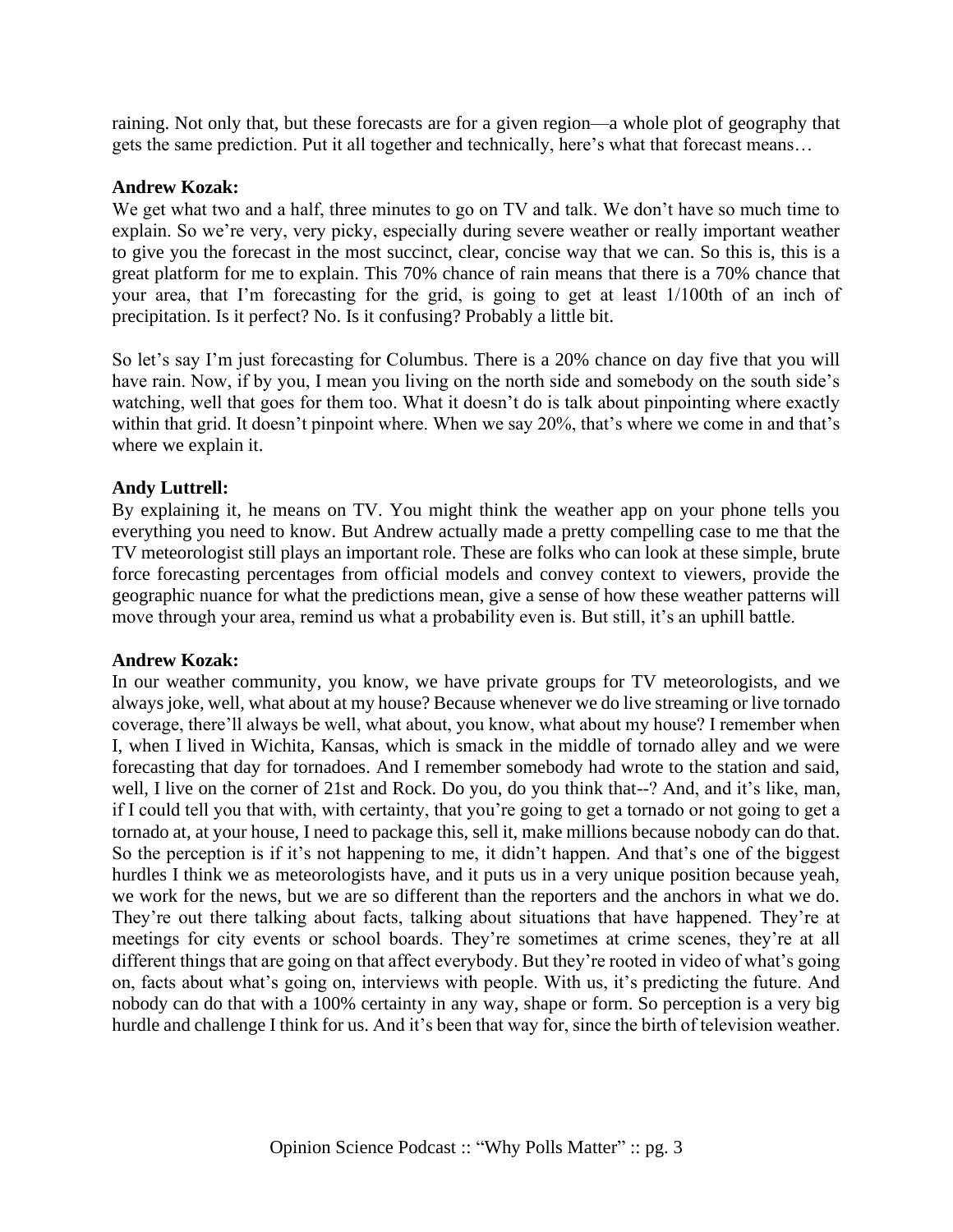#### **Andy Luttrell:**

You're listening to Opinion Science, the show about our opinions, where they come from, and how they change. I'm Andy Luttrell. And you may very well be wondering, "Whoa, what was all that stuff about the weather?" Well, my guest today is G. Elliott Morris. He's a data journalist for the Economist, and he played a key role in building the Economist's forecasts of the 2020 U.S. presidential election. These kinds of forecasts have become a central part of the media landscape in the run-up to elections. Can we predict who will win? And how can we predict it?

It seems to me that it's not all that different from the work of a weather forecaster. If I want to know if it's going to rain in a few days, forecasting models turn to different kinds of data. They take a bunch of measurements of what things are like right now and aggregate them together. Then we can see how those weather patterns have been changing, and stack all of that against historical trends. And how do we forecast elections? Well, Elliott will tell us more in a bit, but basically we can take a bunch of measurements of public opinion at the moment, aggregate them together, look at how they're changing, and stack it up against historical trends. I mean, different models have their own quirks, but that's the gist.

But just like a weather forecast is probabilistic, so are these election forecasts. The good ones, anyway. The forecast isn't that "Biden will win" but that "Biden has some particular probability of winning." And just like a 70% chance of rain means it's still completely possible that it won't rain in your area, as we saw in 2016, election forecasts can go the same way. Election forecasts were calling it for Hillary Clinton, but even if there's a 70% chance that Clinton would win, a Trump victory is not definitively out of the question. And that's what happened. Were the forecasts "wrong"? Well, not any more than a TV meteorologist is wrong on the rare occasion that they predict sunshine and you get hit with a shower.

Anyhow, Elliot Morris has a new book coming out next month called Strength in Numbers: How Polls Work and Why We Need Them. It's about election forecasting, but also a lot more than that. He does a really nice job tracing the history of public opinion polling, taking a critical look at what they can and can't tell us, and arguing why polling is central to our ideas about democracy. It's a great read, and I had a good time getting to know him. So let's get to it!

#### **Andy Luttrell:**

I thought a place to start was it's an opportunity to get your personal identification and also talk about what polling means, which is this term pollster, which I have had… It's been like a weird, fuzzy term that gets thrown around, and I wondered if you could clarify like what is a pollster and are you one?

#### **G. Elliott Morris:**

So, I'm not a pollster. To answer your question in the reverse order, I am a data journalist, and I guess now an author, so maybe just an empirical writer or however you want to say that; we can talk about what that means too, for the Economist. And I am not a pollster because I do not collect survey data and release it publicly or publish it for a client or something. The crux of the issue is that I'm not actually the one collecting data. Even when I write about polls, I'm writing about other people's polls, other pollsters' data.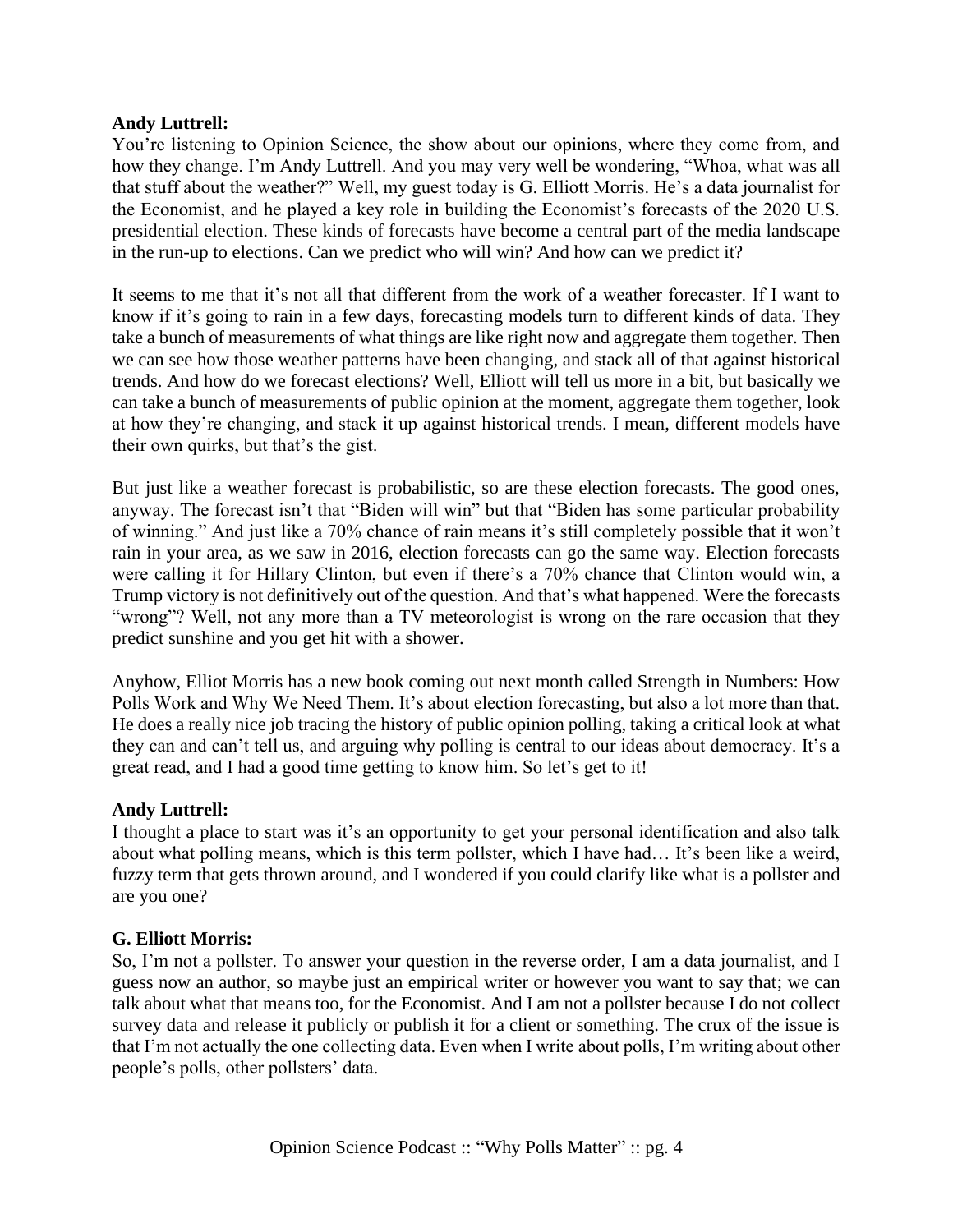The history behind the word pollster is also a little bit interesting. This comes into the book. There's a critic of the polls in 1949. He writes this famous book, his name is Lindsay Rogers, called The Pollsters, and it's meant as a derogatory term, as a spinoff of the word huckster, so he's basically calling pollsters like frauds, and the book is sort of maligning them, and the function of polls in democracy is really… It really is like the main… Yeah. It really is the main force against the polls that we have to reckon with when we argue for their validity, which is what the book tries to do.

# **Andy Luttrell:**

So, I don't think I realized that that was the origin of the term. I have the book on my shelf somewhere. I haven't had a chance to read it yet, but pollsters as a term came through that critique. And is this a case of like the community just embracing and owning that label?

# **G. Elliott Morris:**

Well, I think they had developed their label pollsters before, but it was sort of a very insular usage of the word, and then was popularized by Lindsay Rogers, at least that's the history I know. But it's certainly not a… It was not originally meant as a compliment. Now, you know… Well, the relevant point here is that pollsters are still around, and Lindsay Rogers's complaints have proven through history, I guess, to be either false or irrelevant to people. And so, we use it in a neutral way.

# **Andy Luttrell:**

So, the critical thing is you said pollsters collect the responses, right?

# **G. Elliott Morris:**

Right, so the pollsters collect the data, and will process it using whatever statistical techniques that they need to use to make sure the poll is representative demographically, and then publish the findings either for a private client, like a campaign, like a presidential campaign or a congressman, or they release it publicly. Those are what we know as public pollsters or public polls. And that's what the news media deals with mainly.

# **Andy Luttrell:**

So, if you don't do that, what do you do?

# **G. Elliott Morris:**

I write stories with data. That's really the common tie between all of my work, so I do election forecasting where I'll take the polls and draw trend lines through them and try to predict the future, that very narrow window between wherever we are and the next election and explore the uncertainty in polls. I also just write totally unrelated stories that have nothing to do with U.S. politics in my capacity for The Economist. Polls are a really good source of data. They're not the only data we have, so we can tell all sorts of stories with even other political data, like fundraising data, or endorsements, or anything.

# **Andy Luttrell:**

So, you're kind of like a data liaison. These data are out there, and your job is to sort of use them to tell a story and communicate them in a way that people can make sense of.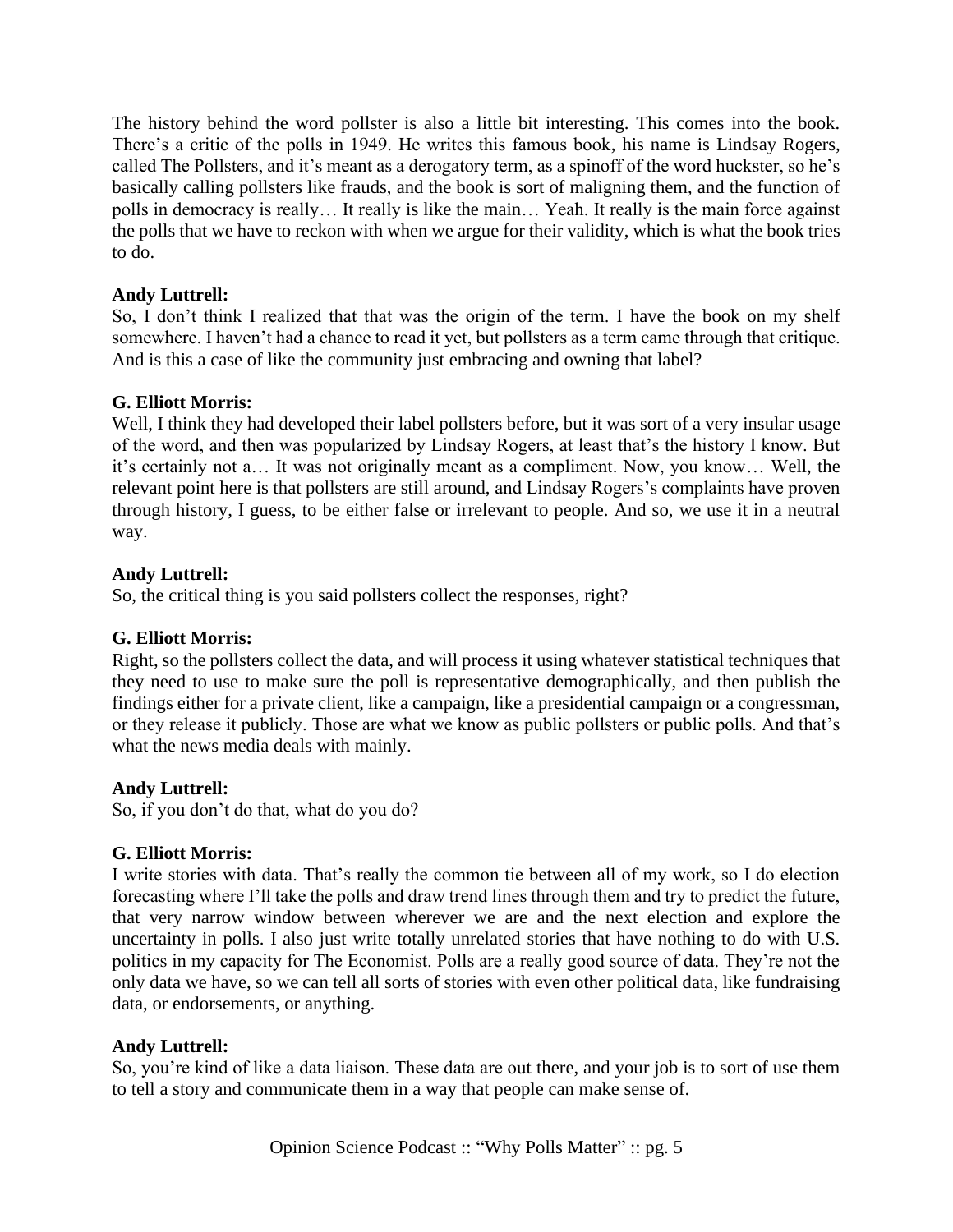# **G. Elliott Morris:**

Yeah, and we do collect some of our own data, and we also do a lot of our own original social science on data that other people have collected, and again, they are mainly… I'm talking about surveys, like the American National Election Survey, or the Congressional Election Survey. I think they recently changed their name. They are no longer… or maybe it's the Cooperative Election Survey. Either way, it's out of Tufts University and Harvard. And you know, we'll do lots of sort of statistical tests of the relationships between variables, what's causing people to think the way they think, what's driving voter behavior in areas among certain people, that sort of thing, what statistical methods can we test and develop for our own forecasting purposes using that data? The questions are sort of limitless.

Yeah, and we do collect some of our own data, but there's really so much good research out there. Liaison is a good word because there's lots of really interesting social science that people do that we don't really need to iterate on, that we just need to report on, and so we do a lot of that also.

# **Andy Luttrell:**

And so, how did you get here? There were moments in the book where there were like turns of phrases where I was like, "This feels like I'm reading political psychology," or like some of the academese that you get in academic writing, but that was not the path you took. And so, I'm just kind of curious like what is it that got you to this place? Why do you do this?

#### **G. Elliott Morris:**

So, I started being really interested in presidential elections and voter behavior when I was in college, when I was a second year sophomore student at the University of Texas in 2015, so that's not too long ago, or I don't want to believe it was that long ago. And my professor, a political scientist, public opinion scholar named Chris Wlezien talked to me about this thing called the Iowa Electronic Market, which is like a prediction market. One of the only legal or one of the longest legal prediction markets for election outcomes. They used it for academic purposes, so they say, and I was just super interested in election predictions, so that sort of led me down the path to learning about 538, sort of Nate Silver's methods for predicting elections, which sort of… our conversation with them has evolved quite a bit over the last seven years.

And I just sort of instantly got really interested in the academics of political science. That sort of class I took with Chris was the inflection point. And I ended up in data journalism because The Economist hired me basically before I had a chance to go spend six years getting a political science PhD, which I guess I'm glad I didn't spend six years doing that, but it's still… We still think it might be on the table sometimes.

#### **Andy Luttrell:**

Would that have been what you did, is that what you're saying? You would have done that if not for-

#### **G. Elliott Morris:**

I would have done that. Yeah. I would have gone to a political science PhD after I graduated. But I was hired when I was still in college to do data journalism, so that's how I ended up where I am.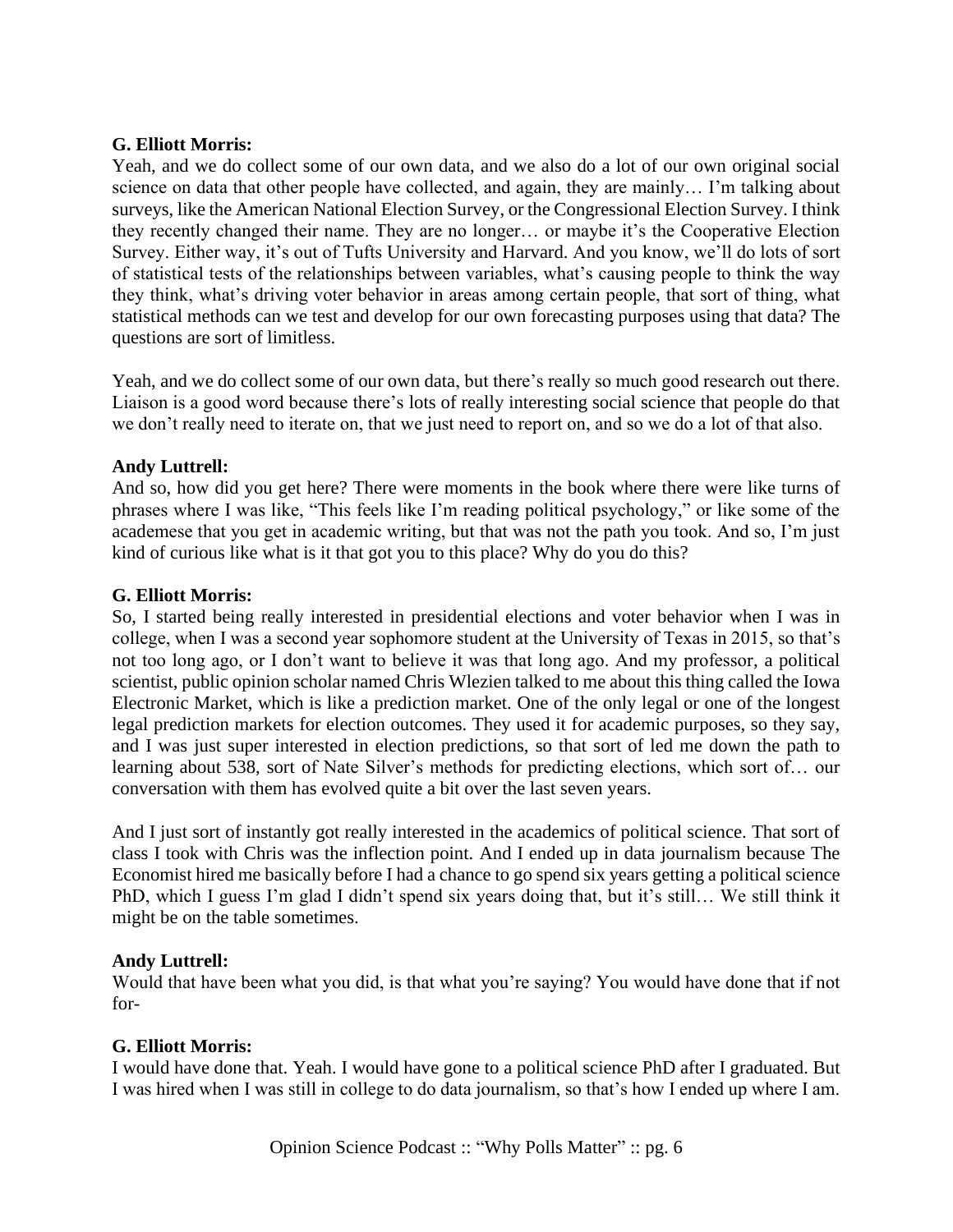And again, the good part of working at The Economist is you work with lots of smart people. There's lots of PhDs and social scientists on staff already, so I kind of feel like I get to do a lot of the political science social science, and that comes through in the book, as you say. But you know, obviously I'm missing lots of formal training and stuff, but that's sort of scratching the same itch.

# **Andy Luttrell:**

Were you always a data junky? Is that… Because part of what you do is getting in the weeds with the numbers and doing that kind of programming work. Was that always in the picture?

# **G. Elliott Morris:**

I was interesting. So, to share a little bit more about myself, I'm a triplet. I have two brothers. They're both computer scientists. Now, I wasn't really interested in computer programming, or statistical programming, which is really what I do, statistical programming, until basically the second two years of college, but apparently there's something about my family where that was really interested in math, and statistics, and computers. So, maybe there's sort of some latent desire or push to do this thing.

But no, I was never… I did not go into college thinking I would become a data journalist or a political science. I mean, as is the case with so many students, they learn what they want to do as they learn, and I still think I'm in a learning phase with this thing too, and the great thing about writing is that you get to learn things publicly. You get lots of collaboration from people. Also working with an outlet like The Economist, people are always happy to talk to you about things. Hopefully, I'll be in that learning phase until I die, but that's why I became a journalist. We'll see. I guess the ability to predict these things obviously comes with quite a large margin for error and that-

# **Andy Luttrell:**

You said you didn't get into statistical programming or analysis in late in college, but what did that look like? Was it part of coursework or was this kind of like… I don't know, there's this download R onto my computer and fiddle around?

# **G. Elliott Morris:**

Yeah. It was a download R onto my computer and recreate the 538 election forecast and try to understand these things better. I mean, at that time I thought data science might be in the cards, some sort of computer programming job, not necessarily computer science or architecture, and so I just thought it would be relevant to learn this thing, but I just go so interested in it as I went along, and I took classes in political psychology, so that's sort of where you say the political psychology comes out in the book. My advisor, Bethany Albertson, really pushed me to do political psych. I'm sure she would want me to be in a PhD program right now, so sorry to her. And you know, I just got really interested in it and when you're trying to understand what makes people tick as someone who doesn't have access to 1,000 face-to-face interviews all the time with a huge research budget, like I didn't when I was an undergrad, quantitative analysis is the natural way to go.

It's also really good for experimentation when we're trying to answer causal questions. Well, this is way out of the… this is super wonky, but yeah, so that's sort of why I gravitated toward the quantitative. And it all just sort of made sense. I ended up reading a book by my now colleague, I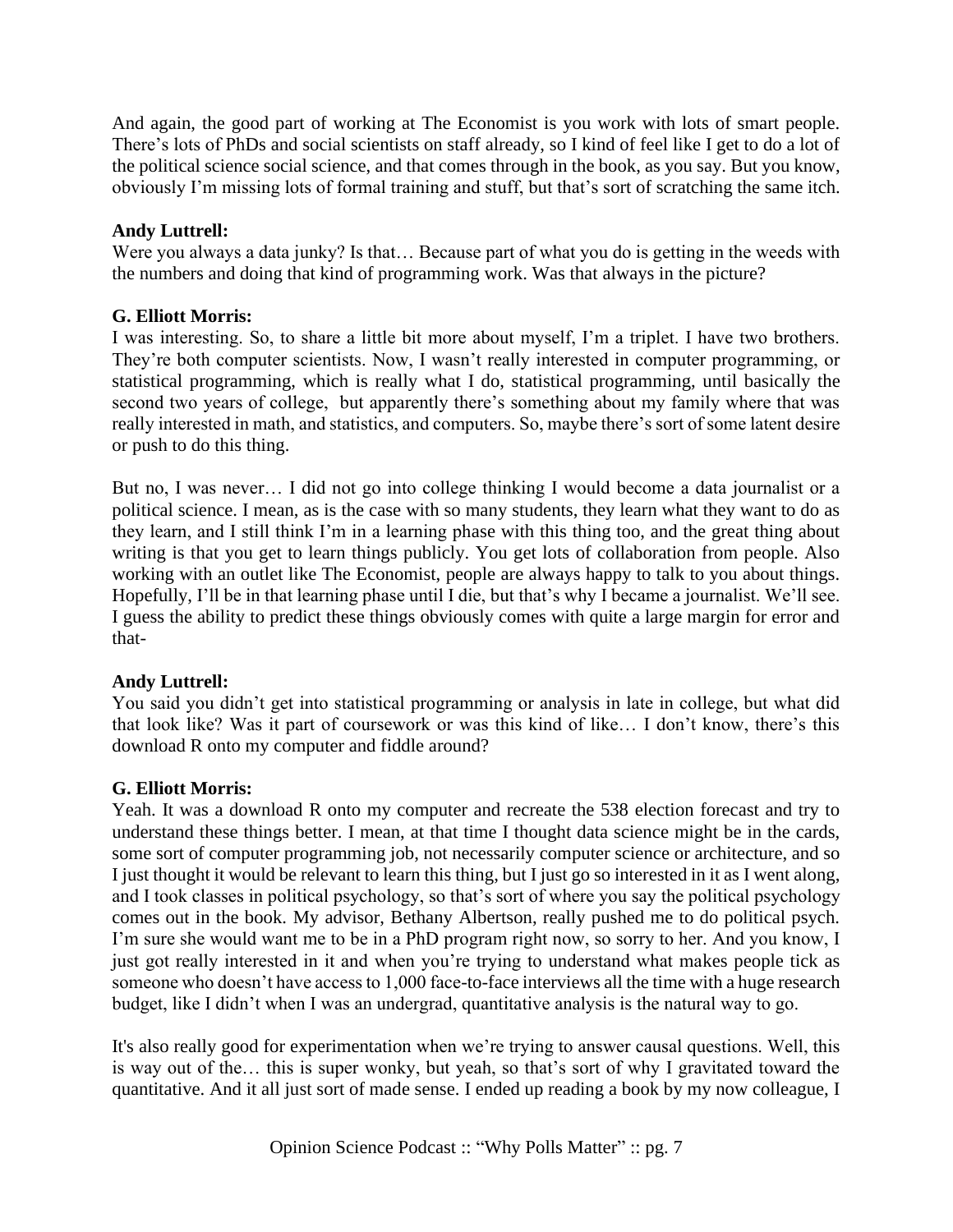didn't know he worked at The Economist when I read the book, called Big Data, which is all about the data that's being gathered on us by companies, corporations, governments, that will allow us to understand each other, which will drive market and business revolutions. Of course, this book was like… This book was published like six years ago or something, so it's evidently proven to be I think correct in many ways.

And that's just another thing that just sort of clicked, so I think the pieces for what I ended up doing sort of fell in place maybe rather late for me. It was crunch time there for two or three years. But you know, I wanted to be an architectural engineer before I wanted to be a lawyer, before I wanted to be a political science PhD, so yeah, as is the thing, people just sort of figure out what they want to do.

# **Andy Luttrell:**

And the 2016 election would have been right in the midst of this, right? Like-

# **G. Elliott Morris:**

Yeah, so the first forecasting project was a model for the 2016 election. Yeah. That's right.

# **Andy Luttrell:**

And so, you might have thought that this would have been the thing to dash these dreams that were just forming, where you go like, "Oh, this is very cool." And so much of the conversation surrounding polling at the time was not super favorable in the wake of what happened. So, you could have gone through that and went, "Oh, I guess this is all bunk and why am I wasting my time on this? Let's find something else." But that's obviously not what happened. Do you remember at the time, what did that mean to you that these very high-profile election forecasts apparently, based on how they'd been communicated, didn't come to pass?

# **G. Elliott Morris:**

That's funny. I was writing for the student newspaper at the University of Texas when 2016 happened. I think that timeline works out correctly. And so, I had to take on this role of sort of like the poll defender on staff, as like the only political science, political sort of statistician, budding political statistician in the opinion section, and it just… Maybe it's because of the people I was following and talking to online, or like the way that these tools had been explained to me by my professors, but that's just… It just didn't seem quite right to say that they were broken, or wrong, or that they were useless and that we should never trust them again, and that the way we talk about people in political campaigns or otherwise should just fundamentally change because people underestimated the odds that Trump would win. It always made much more sense to me that these tools of measurement of the population have a historical record of misfiring in key ways that teach us about the tool and how can we learn lessons for those things so we can keep using this tool that has a lot of value to democracy?

I mean, it lets you interview America. It lets you talk to people, which is not something that's necessarily easy to do. It's certainly not easy to do in a representative way. And I think those basically are the two themes of the book, so my thinking about the polls was really shaped between 2016 and 2018. When I decided to write the book was in 2018, but yeah, the 2016 election could have gone... I guess it could have gone either way.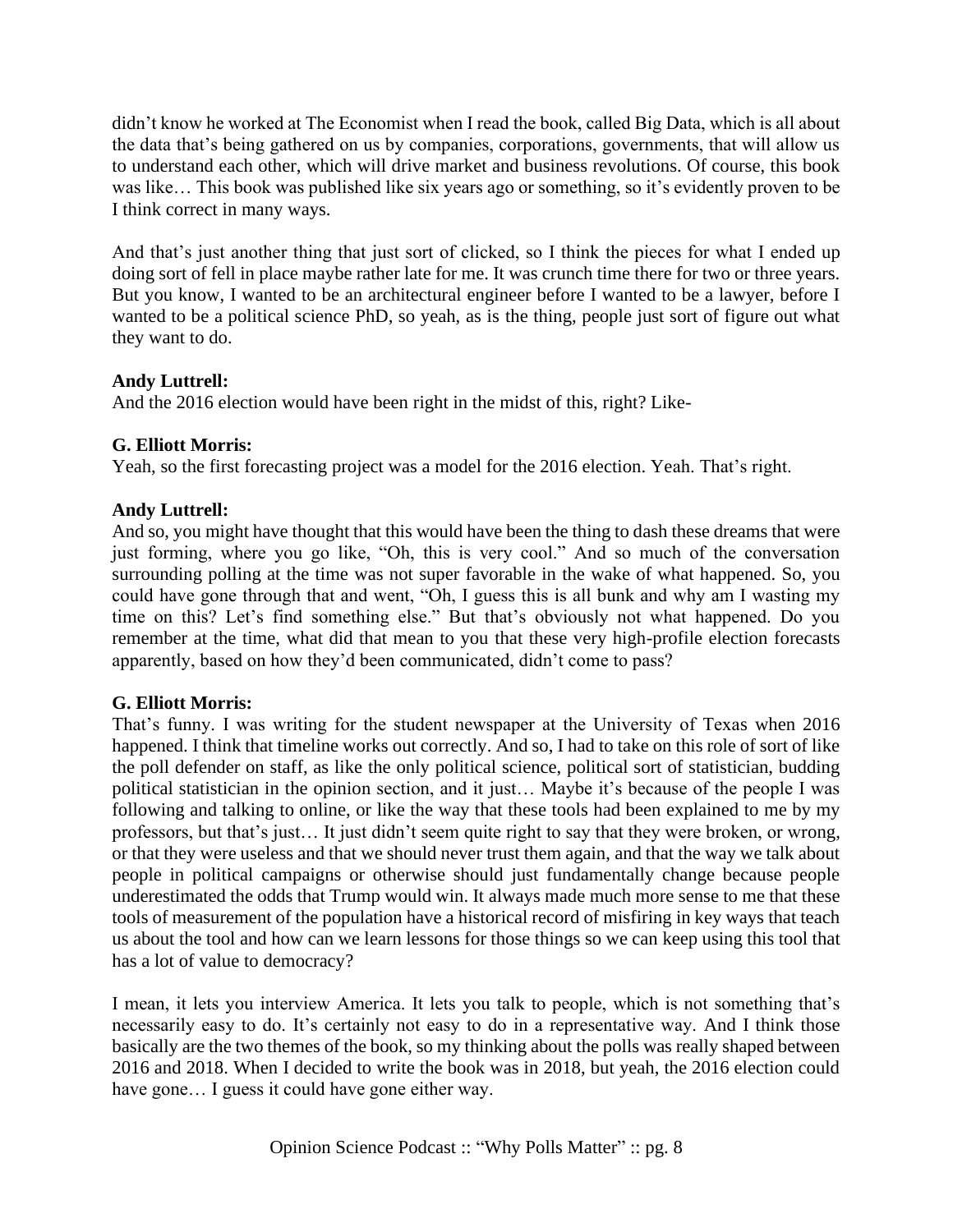## **Andy Luttrell:**

Yeah, so let's get into the book, which I did… I enjoyed quite a lot. And it was sort of a book that I had always in the back of my head wished existed, which is like a very accessible but doesn't shy away from the details discussion of what polls are, how they work, why they work, when they work, and whether we need them or not. So, kudos. I think it was… I really enjoyed reading it.

# **G. Elliott Morris:**

That's a great summary of the book. Do you want to write marketing copy for the book? That was great.

# **Andy Luttrell:**

Pull this right out of the podcast. Go for it.

#### **G. Elliott Morris:**

Do you have a transcript?

#### **Andy Luttrell:**

So, one of the themes of it that I really connected to, because it's a question that always comes up for me when I think about what polls are and why they exist, is why do we need them. Do they really serve some purpose? And mostly I mean kind of in a sense of these public polls. Like I get it if you're sort of campaigning and I'm trying to identify pockets where I don't have support quite enough yet, and I'm looking for it, but the grand premise of polling, what is it? To you, why are they important?

#### **G. Elliott Morris:**

So, there are I guess two… Well, so you just said you get it with the campaigning, so are you asking me journalistically why we need polling for the horse race? Or-

#### **Andy Luttrell:**

I just sort of mean-

#### **G. Elliott Morris:**

Are you asking the bigger question too? Because depending on what you're asking, I'll give you a different answer.

#### **Andy Luttrell:**

Yeah. I get it as a strategic tool, but what I'm more curious about is the more general existence of polls as a thing that we consume, a thing that we report on, and also kind of what I'm getting at is like what it means in the context of democracy, like the philosophy of why polls are important.

#### **G. Elliott Morris:**

Yeah, so there's like... Well, so I'll give you a three-pronged answer. I was gonna do four, but four seems like a lot. So, journalistically, I think the easiest way to start is just sort of like the horse race. We need polls for the horse race because they are semi-objective benchmarks of where a horse race stands that anchors coverage to something beyond how editors feel about a race, or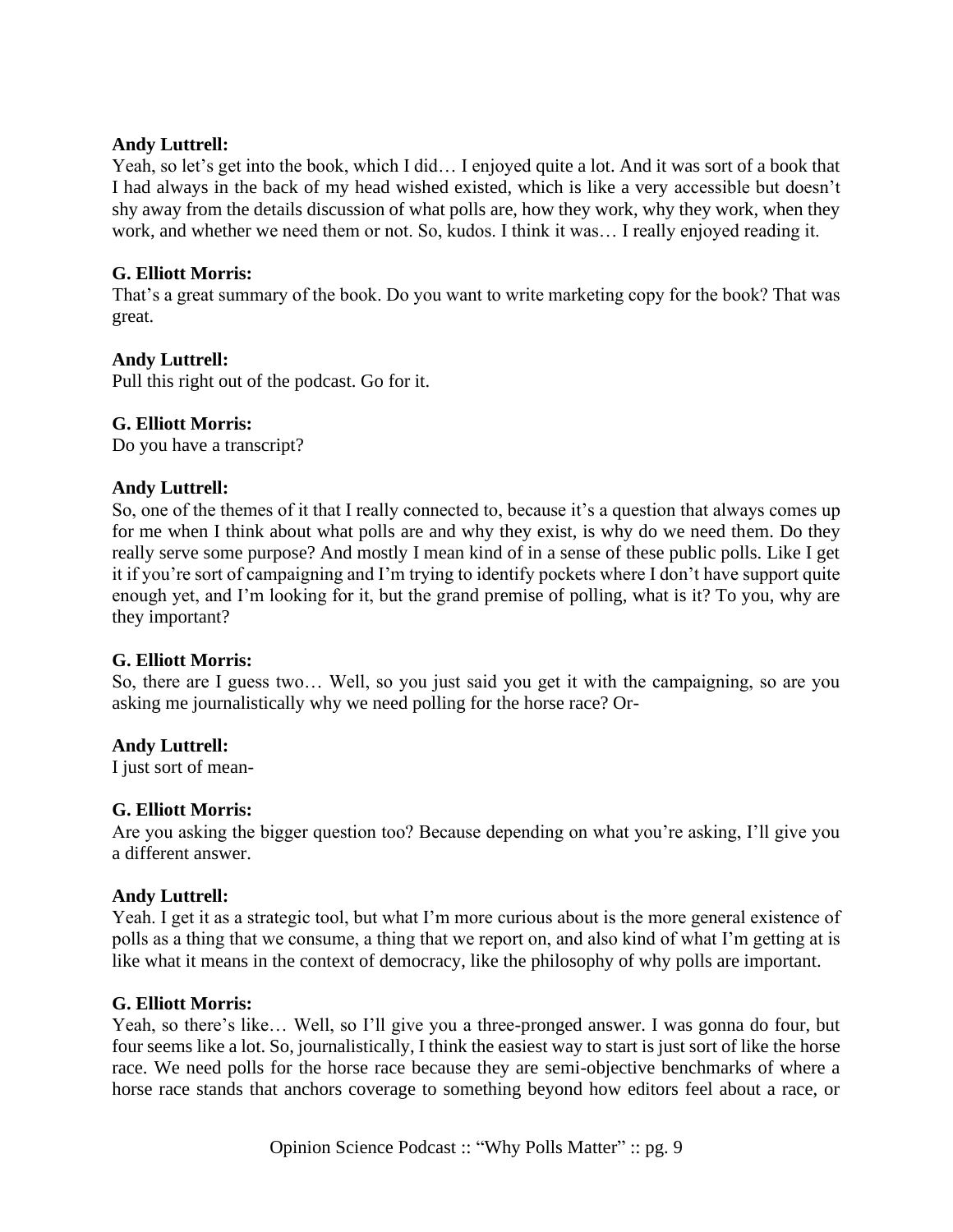some straw poll that they conducted which is basically how political coverage worked up until the advent of polls in the '40s and '50s. Those things provide empirical bases for our coverage. It means that readers aren't being hoodwinked, basically, and it just gives strong empirical grounding to work that people can trust, basically.

Obviously, that's not the best case for the polls, so the work I've done journalistically is more on issue polls recently, because we're not in an electoral context right now, or I guess we will be in a few months, and that is like what do people care about politically and otherwise? What are the things that are ailing people in their daily lives that we could report on, that readers, government leaders, corporate leaders could read and act upon to help people? And just like what are people thinking at the fundamental level?

If you're a newspaper, you sort of have to talk about people and we want to understand what people are thinking. Not just in that horse race electoral context I was talking about, but also just in like are they doing good? Do they need an economic rescue plan? More recently, do they support intervention in Ukraine against the Russian Army? Do they think that an ambitious primacy-based campaign for democracy worldwide is still something that the United States wants to be doing? These are big questions of government that people should have a say in, so when we report what they say it sort of helps people get what they want out of their government.

And that leads us into the third part, which is that polls are fundamentally a tool for democracy. They were not necessarily developed that way when George Gallup developed the first scientific polls, or I guess popularized the first scientific polls in 1936 through '48, basically, is sort of his arc of development. He started as like a market researcher. He saw the value in polls because he thought, and he writes this down at one point, if we can do it for toothpicks, why can't we do it for people for politics? And so, this was originally a way to sell people something. It was like advertisement market research. And only grew to have this more substantive democratic meaning later on.

I guess the sort of proof is in the pudding, like the fact that the democratic meaning for polls has endured means that there's something there, but also when we interview congresspeople, or when scholars have interviewed congresspeople and asked them like, "What do you want from your constituencies?" Lots of them say, "I want to know how they feel. I want to know what they need. I want to know how they're feeling about upcoming votes." So, congresspeople are inherently interested in what their voters want, so polls can help fill that gap.

They also fill that gap for national representatives, for statewide representatives like presidents and governors who would have a much harder time talking to their constituents than like a congressperson would with… Even now, with a constituency of 600, 700,000 people, that gets pretty tough, but it's impossible for a president. And so, polls sort of help. They just help the people communicate and get what they want or need from their government, or at least they let them communicate what they want and need from their government. Whether or not they actually get the outcome is sort of another question. Lots of other pitfalls.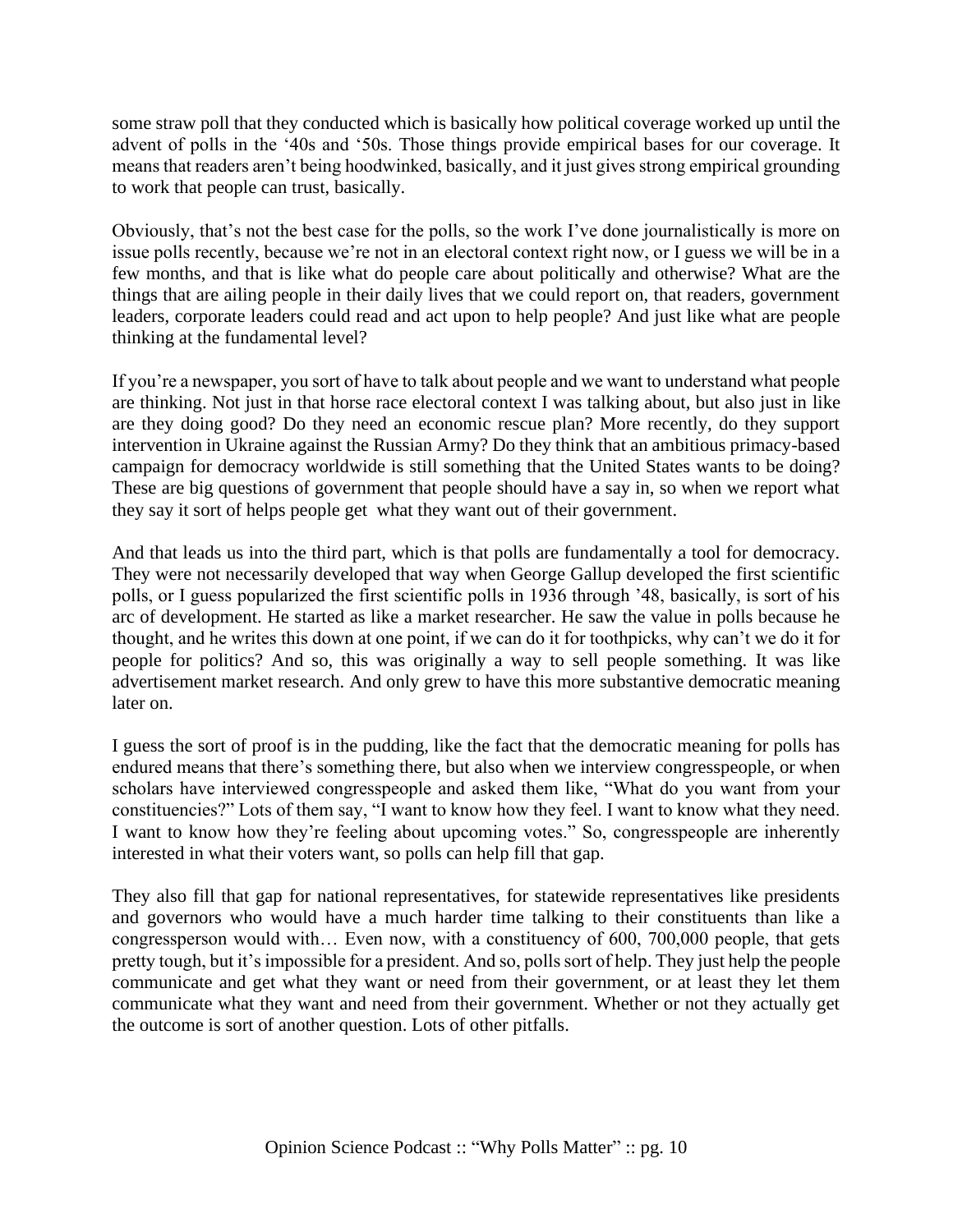## **Andy Luttrell:**

You mentioned presidents would have a harder time just sort of gauging intuitively their constituents, but I love the image of Abe Lincoln just sort of like inviting people to the White House and chatting from who knows where, to come in from all over the place, and that was like a pre-poll version of what you're saying, right, is like at the time you go, "Well, how could I possibly know what people want? Well, I'd have to talk to them." And the innovation now is like we could do that much more efficiently and hopefully reduce the bias of just like, "Hey, who wants to come on up to the White House and have a conversation?"

# **G. Elliott Morris:**

Yeah. That's a really good… Yeah, Abraham Lincoln's what do you call it, his public opinion bats. It's also very interesting that he uses the phrase public opinion bat that early. That shows Lincoln was pretty steeped in either the philosophy of I guess democracy and republican governments, and or emerging literature on public opinion. We didn't really have James Bryce's study of American government that gets cited as one of George Gallup's motivations for public polling, his book American Commonwealth, which talks about public opinion and the role that opinion should have in a democracy. It really is the sort of treatise for the pollsters in terms of the democratic meaning.

So, that just shows Lincoln was pretty in tune with these things. I guess as is typical with Lincoln.

# **Andy Luttrell:**

So, that sort of gets me to changes over time, which I think to me, the most stark fact in the book is the difference in how often people picked up the phone in the past versus today, which highlights sort of the evolving challenge of public opinion polling, so I don't remember the numbers off hand, but can you give a sense of what that change over time is and what it has meant for gauging public opinion accurately?

#### **G. Elliott Morris:**

So, it's worth starting maybe even a few decades earlier, so when polling was invented by Gallup, there were basically… There was only way really to interview people, which was you went to them. You either go to them physically in the street, or you could sample their addresses and go to their houses, which is sort of the technology that they developed after the street interview method doesn't go very well.

And then Warren Mitofsky invents the sampling procedures for random digit dialing telephone numbers a bit later in the '70s, and when that starts you have response rates close to 70 or 80%. The vast majority of people you called wanted to talk to the pollster. Now, there's not great research on really why that is. The histories of polling suggest that people wanted to take part in this process, this hyper-democratized process of talking to their government. They felt like if George Gallup interviewed them and they were able to give their opinions, then those opinions would matter, which is a particularly hopeful, I think optimistic view for those people, perhaps wrongly so maybe in hindsight. But it meant that people picked up the phone and answered the polls.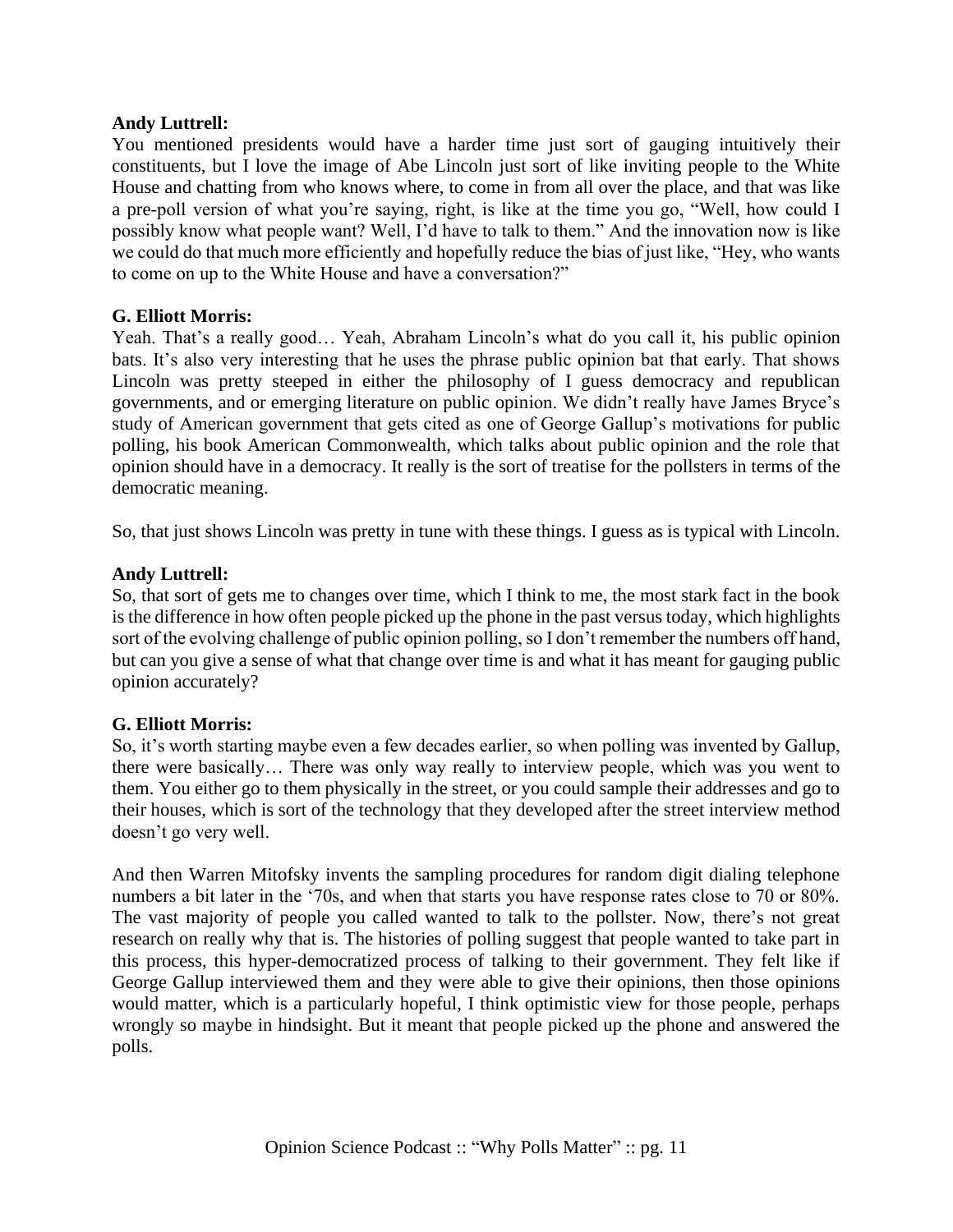The other way to put this is today, instead of having 70 to 80% of people responding to the poll, depending on how you count this you have like 1 or 2%. So, for every person you want to call, you need to call like at least 100. And that means polls are expensive now, especially if you want to do a live caller phone poll. You have to have someone sit there and dial the numbers for cell phones. You can't auto dial the cell phones yet, so that makes polling really expensive. You have to have someone type in-

# **Andy Luttrell:**

Legally, you mean, right?

# **G. Elliott Morris:**

Sorry?

# **Andy Luttrell:**

Legally, you can't do it you're saying? Or just technically can't.

# **G. Elliott Morris:**

Oh, right. Legally, you cannot auto dial cell phones in America. Obviously, like I get 20 spam calls a day, so someone out there is doing this, but the pollsters won't do this. And they want these rules to be changed so that it would make polling cheaper. It's kind of nonsensical. But on the other hand, I don't want any more spam. But anyways, so that makes polls more expensive. It also means that the people who are talking to you are really engaged in politics, which introduces some biases in polls, so you have to correct for those. You have to make sure the people that you're talking to that aren't watching Fox News or CNN or whatever, or reading Washington Post every hour of every day, you have to make sure you weight up those people in your analyses, make sure they're represented carefully.

It also means just like by random selection the types of people you talk to can be really weird, because you've shrunk your sample size down basically by a factor of 100 already in just who you're talking to. So, if you're not gonna have a very high chance of talking to… to use an actual, real-life example, a young Black man from the Midwest, you're gonna have to give that person a lot of weight in the poll once you actually do talk to them to make sure their numbers in the poll is representative of the number of people in the population as a whole. And you could just so happen by the randomness of people, get a person like that who is a Trump supporter, so in the 2016 L.A. Times poll this happens, and they get a poll that's like three or four percentage points too biased toward Hillary Clinton and then switches overnight to be super biased towards Donald Trump because this individual has a very, very high weight in their poll.

And that's just a fact of the statistics that people have developed for public opinion polling to date because of these very, very small response rates.

# **Andy Luttrell:**

Because it's hard enough to sample certain subpopulations, and then it's made even harder by the fact that nobody picks up their phone, so when people come across like one person who suits some demographic category, they then have outsized influence just because they happen to be the one person in that subpopulation that picked up the phone that day. And that's the challenge, right?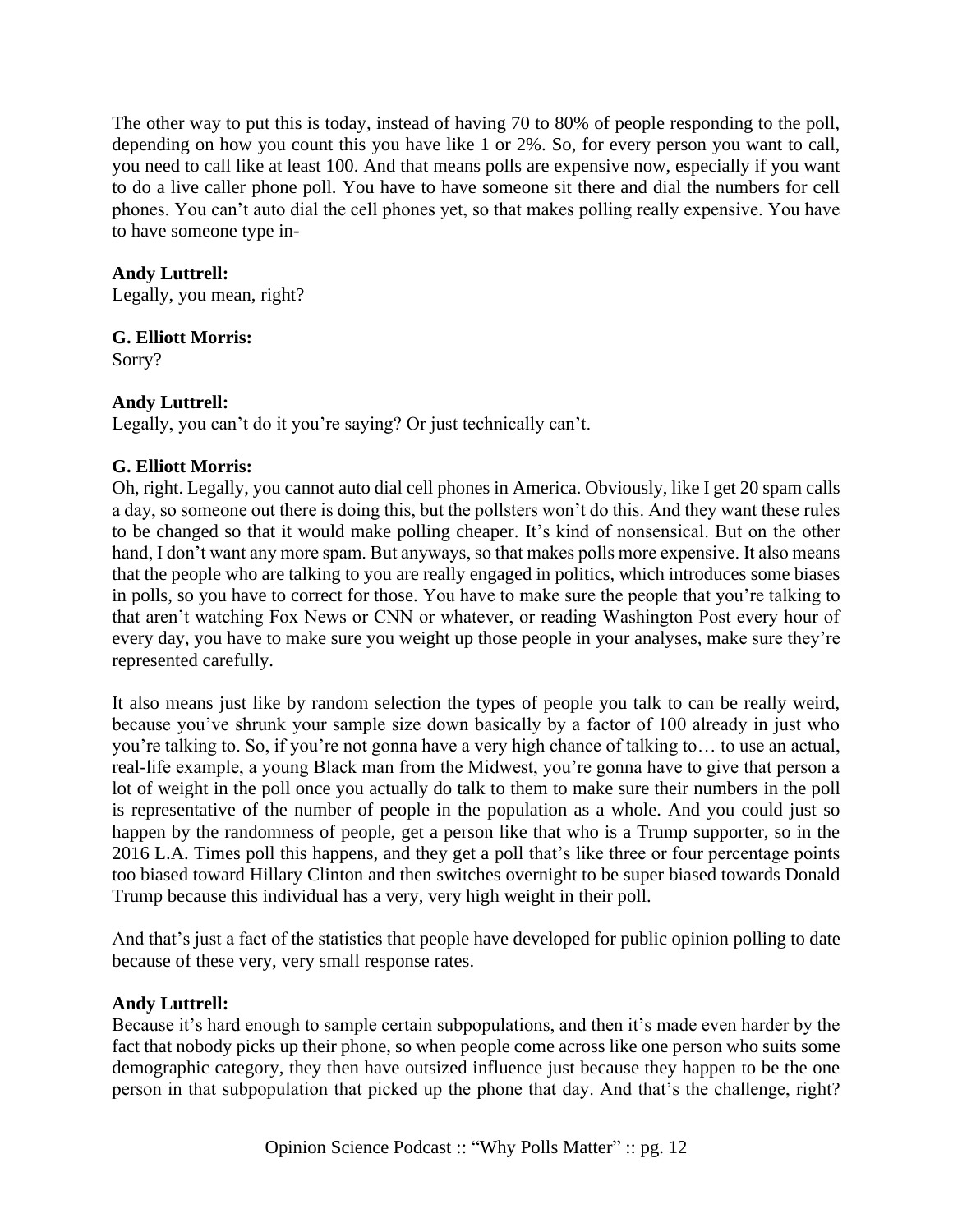That now the gold standard of truly just randomly going through the country and just talking to people on the phone, which still… People will go like, "Well, these surveys are not truly probability samples, right? They're not actually just randomly getting people." But I think what you're saying is we can't do that anymore. Just logistically, we can't do that anymore.

# **G. Elliott Morris:**

Yeah. Well, that brings up a lot of other points from the book too, that all the adjustments that you make to the poll mean that this margin of error that the pollsters are communicating… So, actually, let me take a step back. So, when pollsters communicate their poll, they also will tell you, and this doesn't really get covered nearly enough, that because of this random deviation in who you talk to, like with a 100% percent response rate you're going to get an X percentage point margin of error, that if you just so happened to talk to other people that were slightly more or less representative, you could have instead of 20, maybe like 23% of people who love Coca Cola or something, and I don't know, I don't love Pepsi, so let's just say the number is 5%. Whatever.

So, that's your standard 3 percentage point margin of error for a poll of 1,000 people. It's just one simple formula entirely based on the percentage of the people who support something and the number of people you interview. Now, when your response rate isn't 100% because people aren't like marbles in a bag, they can decide whether or not they want to respond to you, and because the population that pollsters are trying to reach is so increasingly polarized and demographically complex, that means when we are talking or when pollsters are talking to the people and then adjusting their data, they have to make sure it's correct not only on age and gender, but age, and gender, and race, and educational attainment, and like I was saying earlier, political engagement, and some of the interactions between these things. That means there are a lot of different quantities you have to estimate and if you have one or two weird people in that formula, it's gonna throw the entire thing off. And so, pollsters have also developed this thing called the design effect, which means depending on all these interactions and weights you're doing that your margin of error should be even bigger, sometimes like 30 or 40% larger.

And that's before we even talk about the difference between the population that you can sample on the phone or on the web and the sample that's actually going to turn out for elections. So, when we're doing election polling in particular, the researchers have found out that the actual margin of error is like twice as big as the ones that pollsters report. And so, this is sort of the story at the beginning of the book that says how can we better understand this tool and understand why this 2 percentage-point margin of error is here so that we can better improve the communication about polls and hopefully decrease the flack, basically, that pollsters get when they have an error in a presidential race of like 2 percentage points or something.

And I mean there's no clear answer. We'll get to that later. That's the end of the book. Helpfully, I make you read the whole thing before you get an answer. But you know, it's a really difficult problem to solve. Basically, you're trying to talk to people and they're not picking up the phone. There's really no great solution to that.

#### **Andy Luttrell:**

Yeah. So, this notion in the book has a couple stars next to it in my PDF, which is what you're saying, right? That the margin of error is usually just sampling error, just like, "Oh, we're gonna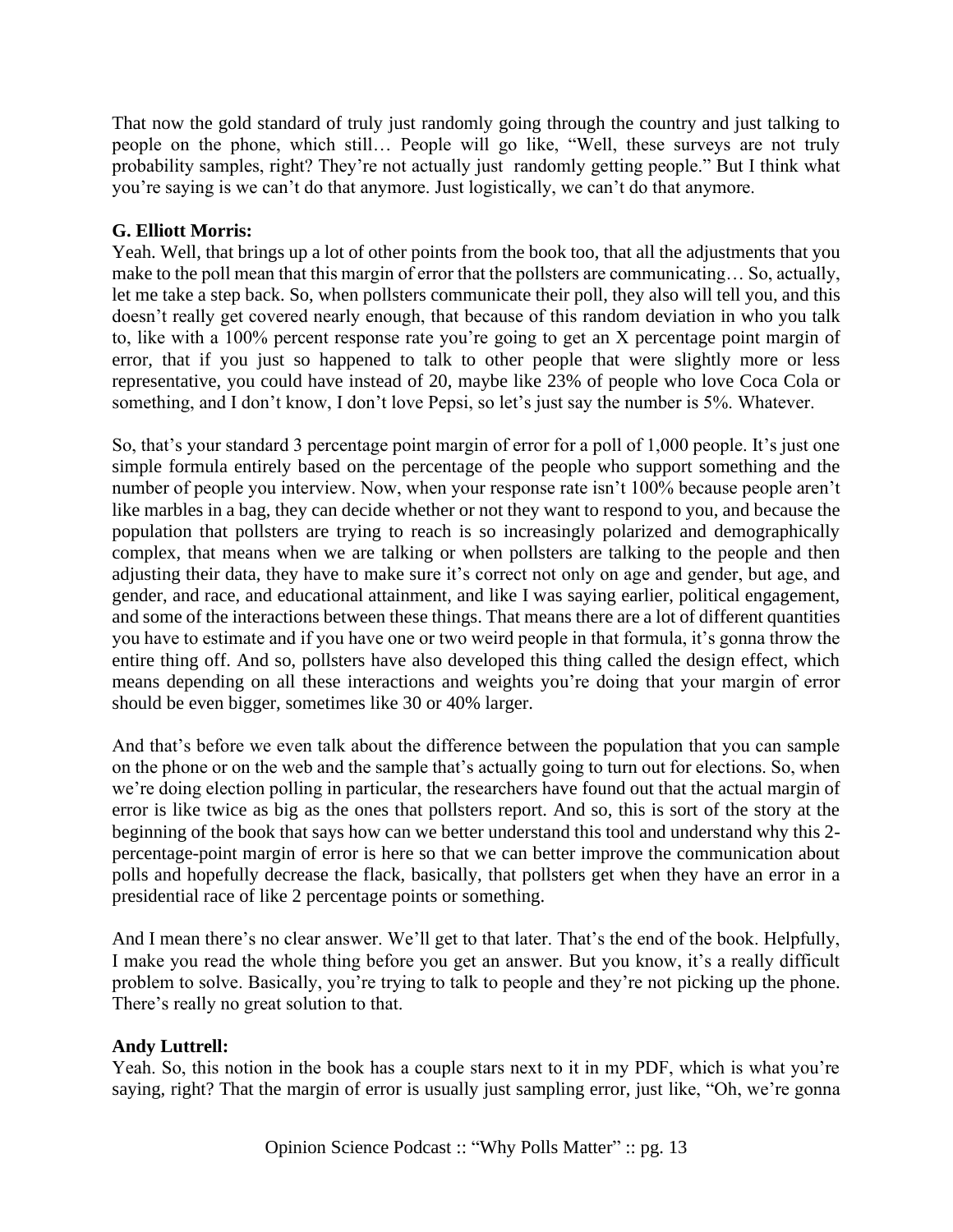be wrong a little bit because we only talk to some subsample of everybody." But sort of the whole premise of the book is like yeah, but that's like just the boring part of the margin of error. There are all these other systematic things that could come into play that push those numbers around. And it reminds me, it just sort of… As you were describing it, there's this great thing that mathematician Steve Strogatz, I was listening to him in an interview, and he was talking about why social science is so difficult, and he's like, "The problem is that if you're a physicist and you want to measure the moon, you can do it because the moon doesn't mind that you're measuring it." In the world of people, when we want to measure people, it's a moving target, right? It's this slippery fish that we can never quite get a handle on because the fact that we want to measure public opinion already sets up a challenge in a way that if we just wanted to take out a tape measure and measure a physical property of something, we could just do it. It's not this moving target.

# **G. Elliott Morris:**

So, the interesting thing here is we've talked about three types of error for the pollsters so far. There's this random sampling error and just the types of people you talk to are different than the types of people you need to talk to along all the demographic attributes, whatever. There's something called coverage error, which is like maybe the types of people who have phones aren't even representative of the population, so you have to find some other way to talk to those people, so sampling and coverage error. There's some error in the processing of your data also, so that is the third type of error. And then there's a fourth type of error which is just measurement error, which is like if you're asking people questions, the way you ask them the questions is going to change their responses. Like if you say, "Do you approve of the president who just had this horrible scandal?" They're going to be like... That's obviously a bad way to ask the question because people are gonna be like, "No, I don't like anyone who likes a scandal." Or, "Do you approve of receiving \$2,000 in the mail from the president? Do you approve of the president?" People are gonna be like, "Yeah, that sounds great. I love the guy."

And then equally, if you're asking people about sensitive questions, then you're gonna get different answers too. So, we know that there are other things, like this is I think what you're describing is sort of similar to social desirability bias, which is if you're asking people their height, people, or at least men, tend to overestimate their height because it's socially desirable to be taller. There's other examples of other appendages on the male body that also come up with surveys a lot. People overestimate how much money they earned, et cetera. And so, there's also… The relevant theory in election polling is it's not socially desirable to be a republican Trump supporter, at least the theory goes, so therefore people have lied about being Trump supporters, and the idea behind this sort of like shy Trump effect is that that explains why the polls have underestimated Trump in 2016 and 2020.

Well, actually, the rules or the explanations are a bit more complicated. It's not about social desirability but this just suggests there's a whole world basically of things that can go wrong in a poll. My question in the book is what can we achieve for democracy if people understand that those things exist.

# **Andy Luttrell:**

Yeah, some of the solutions are in the how we design these things and the mechanics of the polls. I'm curious as a communicator, as a journalist, what could we do, and you give examples of this,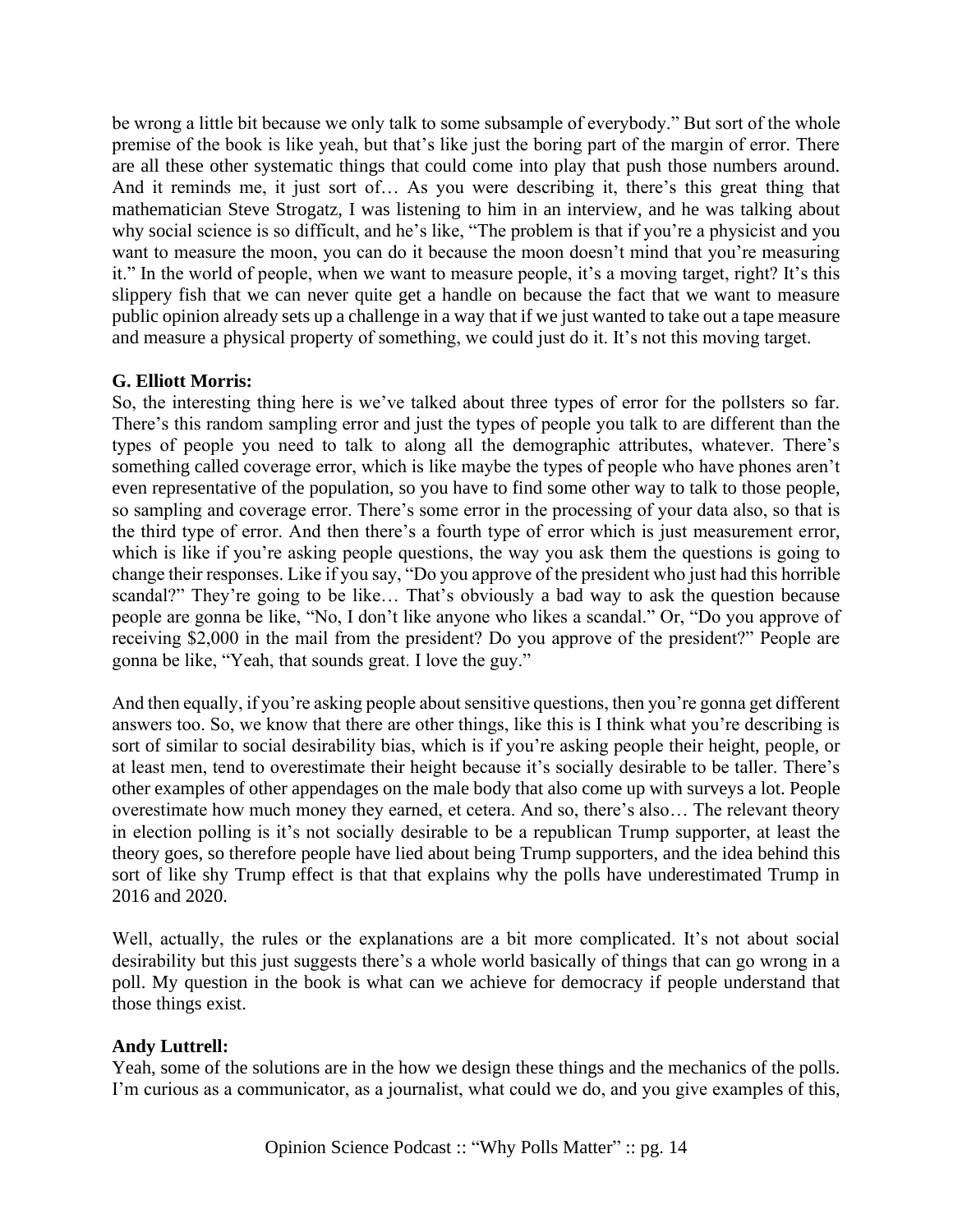but just to sort of spark the conversation, what could we do to convey more openly and transparently and accurately what we can and cannot get from polling numbers?

# **G. Elliott Morris:**

Yeah, so at the end of the book I have a few suggestions for basically increasing public literacy about polling which will hopefully have downstream effects of increasing trust when pollsters say whatever, that 20% of people like Coca Cola or whatever I said earlier. I think was 20%. We know only 5% like Pepsi. That's for sure.

# **Andy Luttrell:**

That is established fact.

# **G. Elliott Morris:**

There's no margin of error on that one. And there's your pull quote. But right, so how can we improve public conversation about the polls? Well, I think there are three really good starting points. The first is that when pollsters publish their polls, their estimates of what share of the country like Coca Cola, they should not only be releasing the margin of sampling error. We know that that three-percentage-point error is too small. We know this empirically because the polls are often wrong more than 3% and also theoretically, because there's both sampling, or because there's four types of error, not just one. There's not just sampling, there's also sampling, and coverage, and non-response, and some measurement error. And the pollsters could really actually be clearer about those things existing. It's not their fault that these things exist, but they could at least… And you know, they'll talk about them in conferences, but in their press reports or press releases in the reports, these things do not come through. And I think it would be a lot easier for journalists to understand the shortcomings of polls if pollsters just sort of did those basic things.

Second, I think election forecasters and the press covering election forecasts could be more careful in how we talk, and I use we because I also forecast elections, in how we talk about the polls and our estimates. We give probabilistic forecasts for elections. In 2020, The Economist said Joe Biden has a 97% chance of winning the election. It would take a large polling error across states for him to lose. And technically, we were right about that. We said 97% of the time in past elections polling errors have been so small that the person in the lead, Joe Biden, still became president. And that's sort of what happened, but that 97% really makes people optimistic. They think when we say 97% that, "Oh, The Economist is predicting a landslide for Joe Biden," and that's how people reported it, which is not really true. We were saying he was gonna win 340 electoral votes with like 8 percentage points of the vote. That's not technically a landslide depending on how you count it. Whatever.

But if we instead told people a polling error slightly larger than the polling error in 2016 would be enough for Trump to win again, people would say, "Oh, that's not actually so far flung. That threepercentage-point chance or 3% chance is relevant to me. I remember what the polls were like in 2016. Something else could go wrong. Maybe that 3% is not so far off." We could also present our estimates, this is sort of technical now, with like terms of conditional probability. We could say, "Okay, conditioning on there being no bias, Joe Biden has a 97-percentage-point chance. But if we just presume that all the polls are as biased in the same direction towards Biden as they were in 2016, actually his chance of winning is only 54%." And so, people sort of will think of these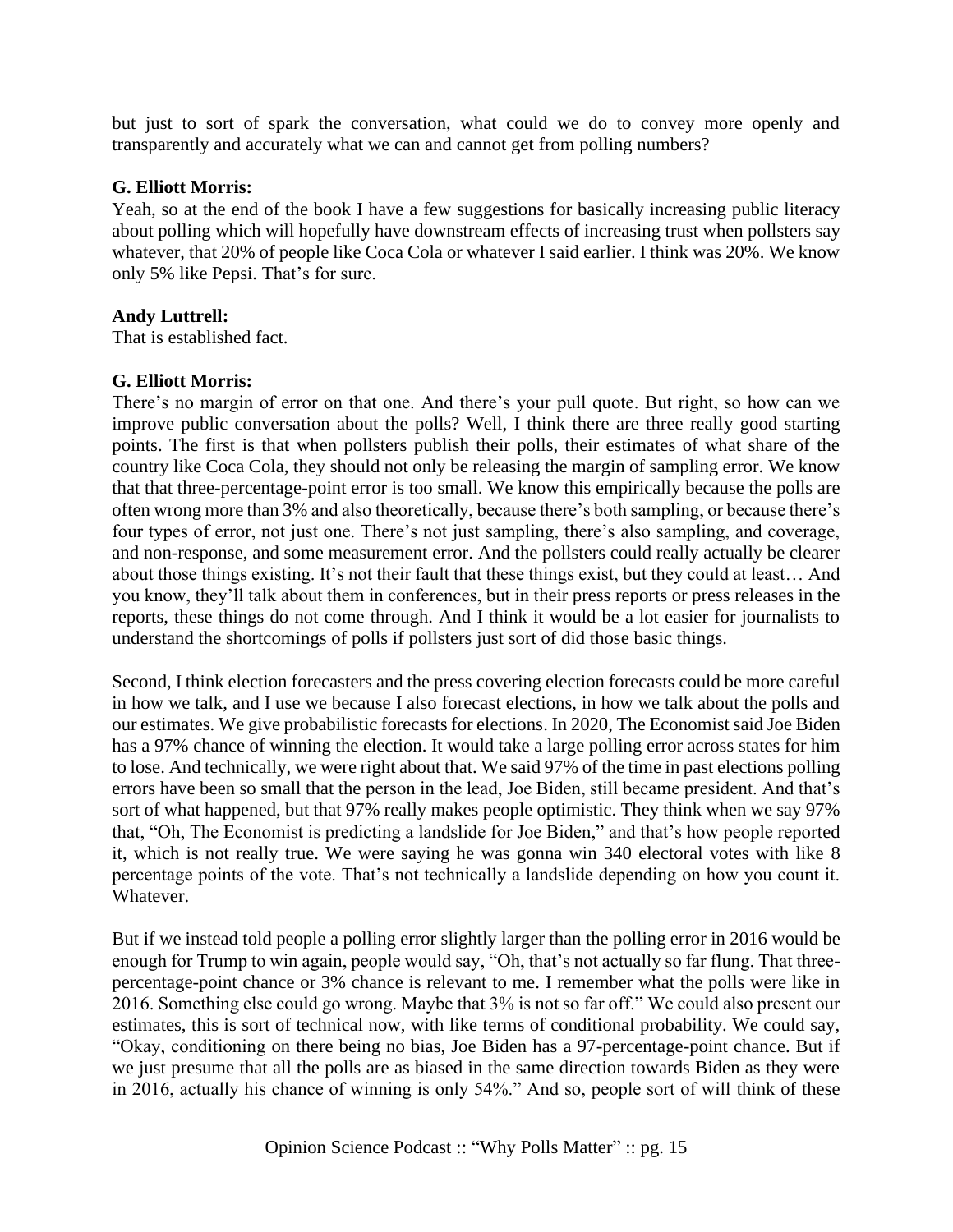things differently. You're sort of giving them a scenario to anchor their understanding of the world and their understanding of the accuracy or potential inaccuracy of the polls, and then they won't overreact when the polls are eventually wrong.

I mean, the two-percentage-point margin of error or three-percentage-point margin of error means you should really expect the number in reality to be different than the precise number that the pollsters are reporting just the way statistical distributions work. There's a lot more, again technical, mass in the distribution in the tails and in the small errors to the left and to the right of the point estimate than there are right around that whatever, 20-percentage-point Coca Cola point estimate. And forecasters could be clearer about that.

I think the last thing is that the association for pollsters, the American Association of Public Opinion Research, could also be clearer about what polls are good and what polls are bad, or what methods are being researched and those pollsters that are clearly in violation of basic standards of collecting or reporting data. There are several sources of biases in public opinion research. I think the biggest one right now is ideological biases. There are several polling outfits that will go on Twitter and tweet about how bad the president is, or some of them even echoed conspiracy theories about the outcome of the 2020 election. Not to get too political here. But there's reasons for us to think that those pollsters are also processing their data in ways that might be favorable towards one party or the other, and empirically they are often more biased towards Republicans. So, we have to wonder should AAPOR be saying, "You should be more suspect of these pollsters. Here are our recommendations for how these practices should work," or, "Can you at least share your methodology?" Because both of these pollsters also aren't transparent in how they're even conducting their polls.

And I think those three things, so this public sanctioning, to go in reverse order, of bad pollsters, this emphasis by forecasters and people who report on forecasting of uncertainty and of conditional probability, and this disclosing by the pollsters of the potential error in their data would go a long way toward improving the public conversation about polls and would I hope just prompt people to give polls a second chance when they're so-called wrong, right?

# **Andy Luttrell:**

In some ways to that effect, 2016 was an asset, right? It was an example that we can point to that says like, "Hey, this is how probability works. When I say this, remember it has happened before that these kinds of numbers didn't actually pan out in this way." Like most of the time they're gonna conform to this law of probability… I mean, it's always according to the law of probability, but like to the conclusion that I'm drawing, like most of the time my conclusion is gonna be accurate. But hey, you know, sometimes based on stuff that either we're not accounting for, or just the realities of what a 30% chance means, it's gonna happen.

Maybe another way to couch it is sometimes… Well, people hate the weather, so maybe this isn't a great idea, but you can say, "Sometimes the Weather Channel says it's gonna rain and then it doesn't," right? It even said, "There's a 70% chance it's gonna rain between 1:00 and 2:00." And sometimes it doesn't, and we should expect that, because that's what 70% means. So, part of what I'm hearing you saying is like the language of uncertainty is unfamiliar to lots of people, but if we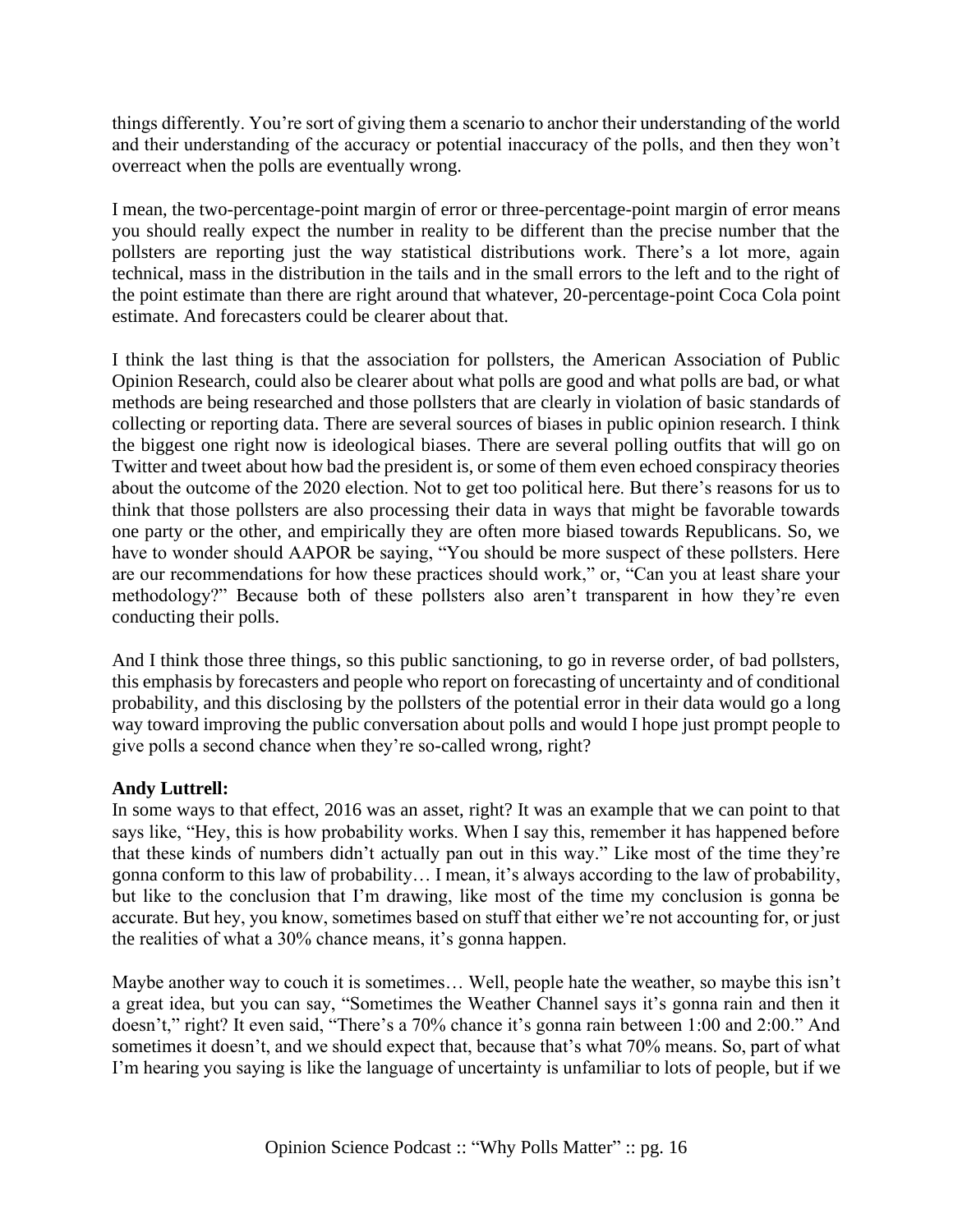could put it in a context of concrete events that demonstrate what uncertainty means, that could go a long way to sort of illustrate how we should use these polling results.

# **G. Elliott Morris:**

Yeah. I think the weather example is kind of interesting. You know, when you get the weather forecast, it's actually telling you that in your tiny area you have a 70% chance of rain. In the immediate vicinity of you, there should be 70% rain or something, and then also the other uncertainty. So, it's not just that the forecast could be wrong. It's also that they can't actually forecast for your exact location. They have to draw a certain boundary around you. That is like the same thing that's happening here with the polls. There are multiple factors driving the uncertainty in the model.

A good way to think about this is that pollsters have inputs. They have, just like weather forecasters do, they can observe the demographic traits of people and what they think, just like a weather forecaster can observe the physical traits of the air today and how much that has changed in whatever target horizon they're gonna give you, and then both of those things go into a model. In the weather forecasting sense, it's like they know 70% of the time in this area when the weather traits have been this, there has been rain. Forecasters know, or pollsters know, that 95% of the time when you observe attitudinal estimates with this composition of people, with these precise weights, collected from this precise way, asked in this way, XYZ, whatever, then you end up with Coca Cola 20%, plus or minus 3, right?

And yeah, so imagine if… I mean, that's a lot of caveats for a political reporter to put in their report on a story but imagine if every news outlet had a page on their website that says, "Here's how polls work," or, "Here's our interview with these people on how polls work," and they linked to it every single time they wrote a story about the poll. There was a small disclaimer and they said, "Here's more about the poll," or whatever. Polls can be more accurate than the single estimate says, blah, blah, blah, read more. That would already go a long way towards increasing literacy among people who pay attention to the polls, and the way to reach people who don't watch the news, I guess, is to do more podcasts where people listen to podcasts, so thanks. Or I guess to do this on cable news, too, where you just sort of have to have segments where you explain how polls work. People need basically to be taught this thing. It's very complex but it's because it's so important both to our narratives of politics, and campaigns, and to outcomes from our democracy that understanding the complexities is very, very important.

And I think reporters should spend more resources on that.

# **Andy Luttrell:**

I wanted to sort of pivot a little bit to talk about forecasting a little more specifically, and you know, I had kind of been for a long time pretty lukewarm on election forecasting. Not that I think it's wrong or bad, I just didn't think I needed it. I was like, "Let's just all vote and then see what happens. Why does everyone need to have this idea ahead of time what's gonna happen?" But in reading the book, the insight that I came to is that actually election forecasting is super important because almost never do we have the opportunity to check a polling estimate against some objective benchmark. The results of an election are like the actual population estimate that we're trying to approximate, whereas in issue polling, we don't always have that. We go like, "Well, our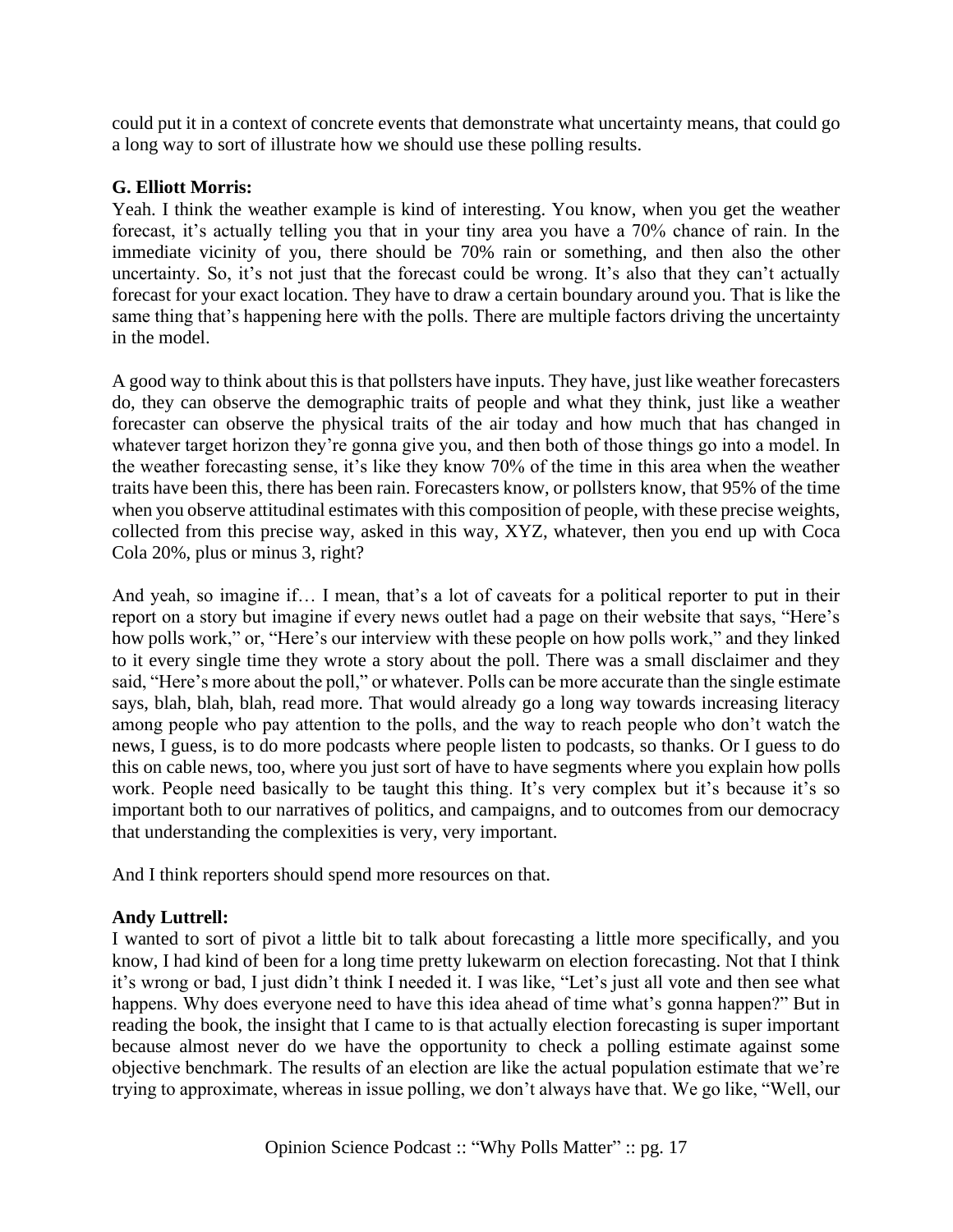polls say X% of the population agrees with this statement," but we don't actually have the national number to check that against.

So, it strikes me that predicting elections has actually been maybe the most generative source of innovation in public opinion polling. Does that seem right to you? Is that where the sort of extra methods and all these additional innovations have been coming from?

# **G. Elliott Morris:**

So, in the sense of polls as election forecasts, yes. I mean, George Gallup, I have a book here of lectures from George Gallup in 1949. He talks about polls as forecasts, so it's fine I guess for us to talk about those things, and that's what prompts not the normative criticisms from people like Lindsay Rogers, but the reactions from the press that say, "Oh, we can't trust these people. They're soothsayers. They're hucksters. Whatever. They need to fix their methods and then come back to us." And that's what prompts in 1948, for example, this report by the Social Science Research Council that says, "Switch to probability sampling of households instead of interviewing on the streets," and they switch to probability sampling. That's what makes George Gallup use probability sampling.

That's what causes after 2016 pollsters to start weighting their data, or at least many pollsters, not all of them, to start weighting their data by the interaction between race and education, not just race. So, we know that non-college-educated white working class people were sort of underrepresented in surveys, and now they are presumably not, at least. Presumably. So, in that sense, electoral misfires have caused real methodological changes by the polls. The flip side of this is that we need… We really do need, and by we I mean like democracy and consumers of the polling data, need reminders that these are just estimates. After 2008 and 2012, the election forecasters, here not the pollsters, the people predicting the elections using the public polls, were pretty liberal in claiming their victory, their ability to predict election outcomes. Nate Silver routinely said his models got 50 states right. He was right about the election.

And that framing of right versus wrong is sort of damaging to the pollsters who don't predict things as yes or no binary outcomes. And by the way, Nate Silver, and I, and election forecasters also aren't doing things in binary ways. We've talked about these probabilistic predictions already and how we're exploring uncertainty. So, the right versus wrong framing here can also be pretty damaging and it reminds us as the communicators of the polling data to relearn all of these sources for error in the polling data so that we can keep communicating about the polls in a methodologically sound, responsible way.

# **Andy Luttrell:**

Yeah. You mentioned also a little bit ago about… When we talked about election forecasting, you're like, "Well, if we just say that polls are the tool for doing that, then we can have this conversation." But it's not simply like I'm just looking at a few snapshots and making a guess. I at least know in hearing you talk about the model that you helped develop for The Economist to forecast the 2020 election, there's more to it than just we're reading in and summarizing polling information, right? It's not just that, so what else is going on? How fancy can we get in terms of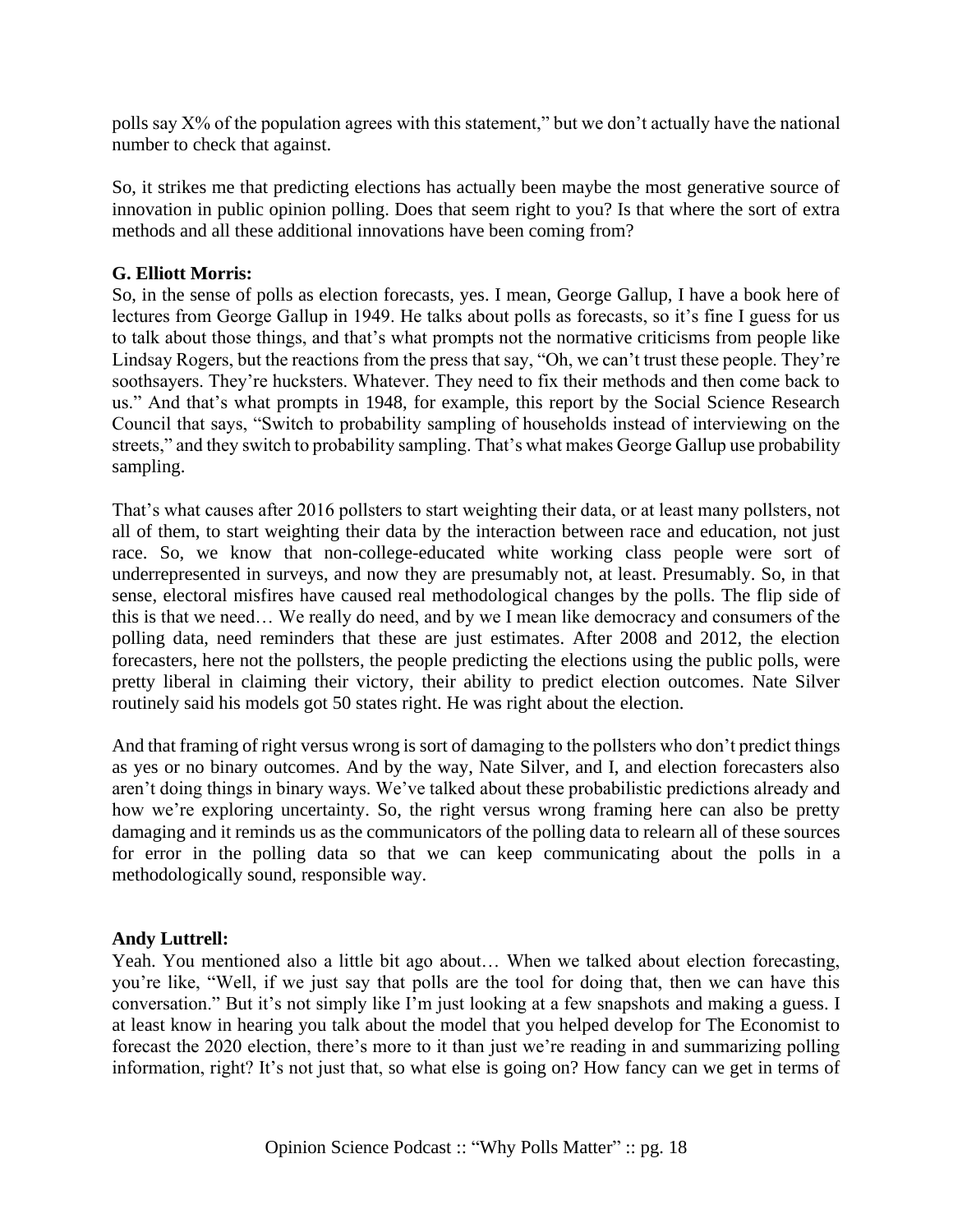accounting for more information to make these predictions? What are the kinds of additional inputs into a forecasting model beyond just public opinion survey results?

# **G. Elliott Morris:**

So, at The Economist, we have a forecasting model that has like three sources of information, basically. We have the polls and those get added on to what we call a prior prediction, and we use the language of Bayesian statistics here where you have a starting point, the prior, that you put the data on top of that inform your model. And that prior is made up of our prediction using fundamentals data, that's political and economic fundamentals, so what we do is we collect data on economic growth from today, whatever day we're forecasting, all the way back to 1948, and we look at the historical correlation between whatever economic growth we're observing and the outcome of the presidential election.

So, the idea here is when there's a recession, presidents get punished, and when there's economic growth, they stay in the office longer. We also look at how predictive presidents' approval ratings tend to be, so we assume some error here in saying that the polls are actually good measurements of a president's approval rating, but again, the theory here is when presidents are more popular, they win more votes in November. When they're unpopular, they get kicked out. So, we train regression models on these historical observations and then we add the polls on top of that.

Now, that fundamentals prediction serves basically to anchor the election forecast. It says, "You're in an environment where the incumbent president hypothetically said he hates Pepsi, so he's more popular because of all the people who like Coca Cola," or whatever. And then you add the trial heat polls on top of that, and that can prevent your model from straying into territory that says the incumbent president is gonna lose by 10 or 15 percentage points, to go back to reality, in like a hyper-polarized political time. And it also allows us to sort of… Again, similar to this MRP thing I was telling you about, to expressly put our knowledge of the world, of our social science-rooted understanding of how people are making their decisions and what shapes election outcomes, it allows us to expressly put that into the model and then update whatever we think that is with the actual data, with the actual observations of the horse race, so the model can figure out, "Oh, what we're anchoring to is wrong. Actually, people are making decisions off of X, Y, or Z factor. Maybe it's COVID. Maybe it's whatever to use the 2020 election and you need to ignore the prior and instead rely on the data and add uncertainty," right?

All that stuff happens inside the model. And that's contrary to if you just had the polls. You said, "Okay. Well, we can only really trust the polls here," and what you're doing there is you're saying there's no other information we could gather that would be instructive of the election outcome in some way. That's not particularly true, so we use the other model that lets us formalize our theories of voter behavior and of uncertainty in the polls and all the other factors.

# **Andy Luttrell:**

So, it's like even before you've asked a single person how they would vote, there's already some sense of how this thing is gonna go based on the current state of the world and what that meant for election outcomes in the past. I'm just curious how, like if that's all we had, how good would we be? How accurate would we be? You I guess know from those regressions, like how much variance is accounted for just by this stuff?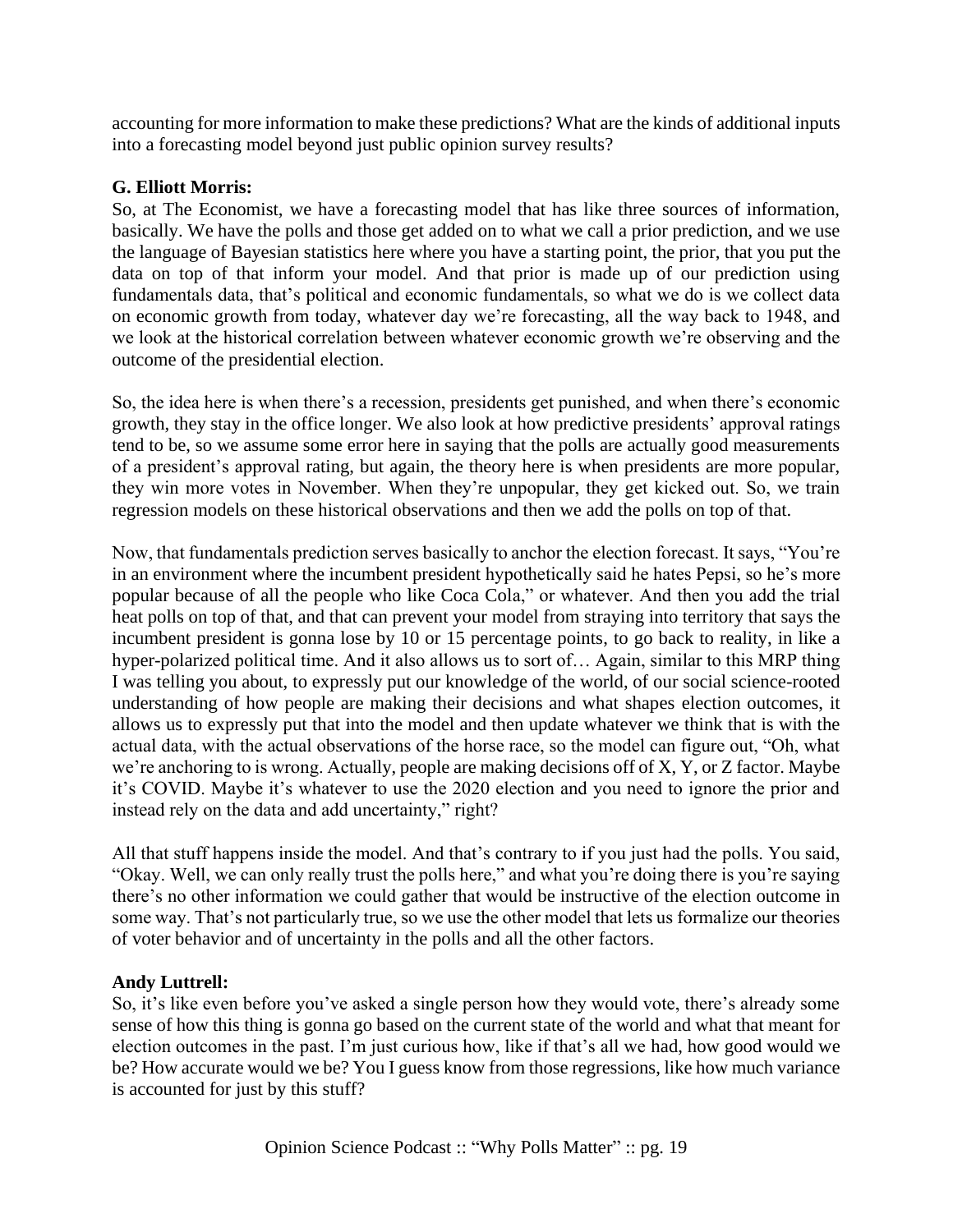#### **G. Elliott Morris:**

Well, we also have a neat little variable in our model at The Economist, which no one else uses, which captures polarization. So, we think… That's sort of the other underlying factor here is we think in polarized political times that elections are more certain. Empirically, they are, because there are fewer swing voters, so we have a long history or a recent history of elections in the United States where presidents win between 53 and 47 percentage points of the two party popular vote, whereas like in 1964, Lyndon Johnson was winning 60% of the two party vote for president, right? That doesn't happen anymore because there just aren't that many swing voters. There are more people who hate the president, basically, and will never vote for them, than like 40%. So, they'll never reach that, so we can tell the model like actually, before we even collect the economic data, because we know that we're in pretty polarized times, only forecast roughly between 40 and 60 percentage points.

And the track record of the model after we include that variable tells us that our historical error is about as good as the polls. It's like one-and-a-half to two percentage points on the incumbent president's vote share. That's the standard error. That means that your margin of error is closer to like four percentage points. That's basically what you get with the polls on election day, but it's much more accurate early on in the election cycle because it's forward looking, because we sort of used some machine learning techniques to optimize the regression, not to bore you with all the ML stuff, and because people change their minds.

When you ask, the literal question that gets asked in an election poll is if the election were today, who would you vote for. Not if the election were in November, right? People can't forecast that. And what's happening today can change between today and November, basically, so that's why there's more error in the polls, and that's why we rely on the fundamentals prior before election day comes around. And why it has tended to be pretty accurate.

Now, the thing I was immediately thinking of when you asked how accurate this thing was is in 2020, our fundamentals prior on election day had Biden up four points of the two-party vote. Our polls had him up like eight-and-a-half to nine percentage points. So, evidently there's something about our theories of elections that can break with the actual observations, so it helps to hedge between those two things. I mean, really what we're doing is social science research. As per usual with social science research, you don't want to trust observations just willy nilly that are totally divorced from your theories of in this case elections, or in their case whatever they're studying. You want to like understand why there's a difference between those things, and then either you say, "Oh, those differences are captured in the error term of our model in the case of election forecasting, that's why there's uncertainty," or you try to adjust the model. In our case, it's really hard to adjust the live forecast on the fly, and tell people why we're changing our assumptions, so we tend to do the former thing, but there's a lot of room… I'll say there's a lot of room in election forecasting for more statistically sound ways to adjust the forecast over time. It's just it's been really hard both computationally and theoretically, but there's lots of really smart people working on this now, so we've made lots of steps in how the model is working, basically. The statistics of how models of election outcomes work even though they're roughly as accurate as they used to be.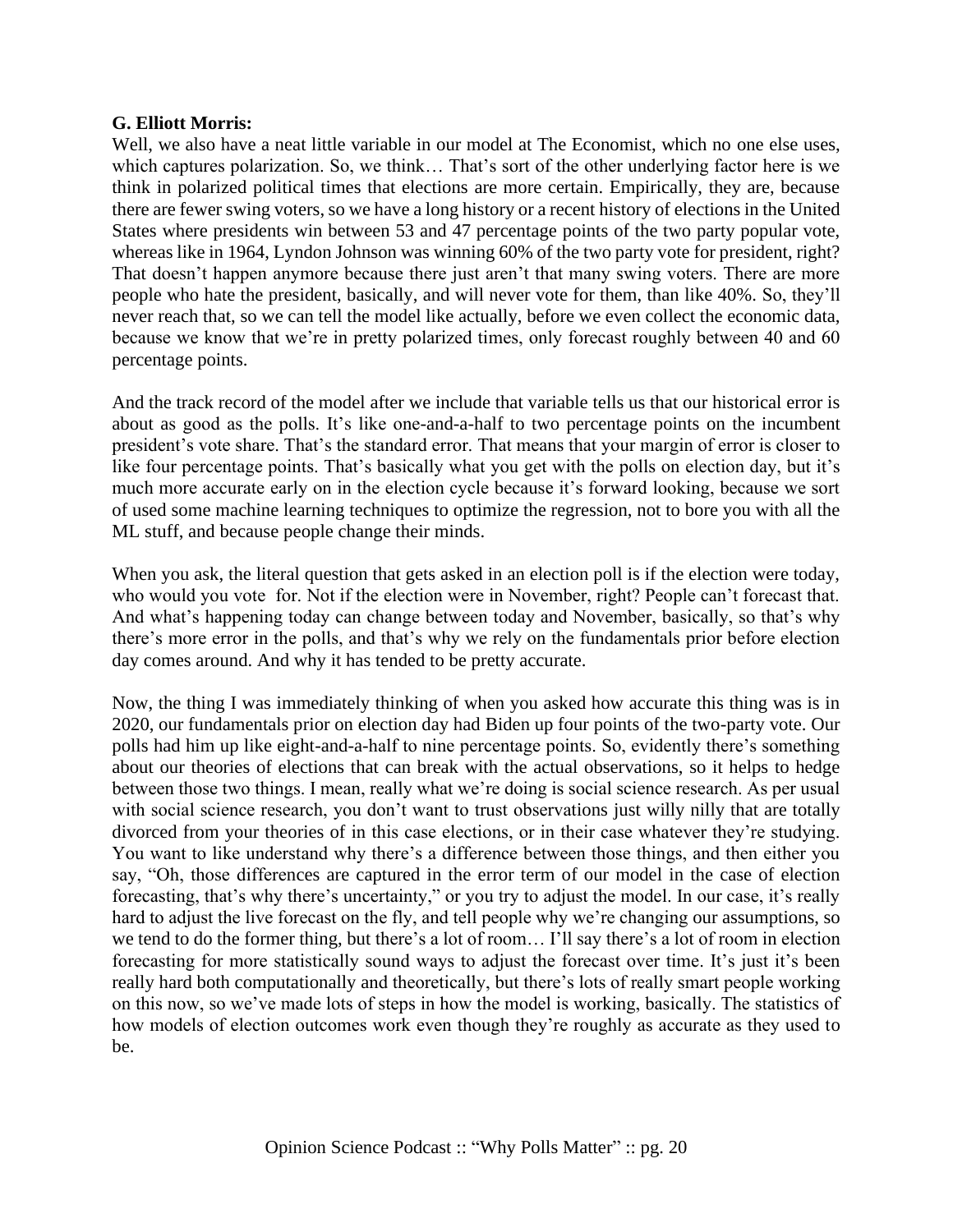#### **Andy Luttrell:**

Nice. Well, this has been great. Just by way of wrapping up, if you want to give a quick pitch for the book, what it is, what people can expect, and when it comes out, so this episode will come out before the book comes out, so let people know when they can get it.

# **G. Elliott Morris:**

So, the book is available for preorder now on W.W. Norton's website or my website, gelliottmorris.com. It comes out July  $12<sup>th</sup>$ . It is about basically what our entire conversation has been about. The people who listened to this conversation will probably read the book and be like, "Oh, I already knew that," but there's lots of story in the book that we haven't talked about here, obviously, because it's like 70,000 words. So, anyway, yeah, the book is about how polls work, why there's all these different sources for error, the story about how pollsters have tried to combat all those sources of error, and why we need better public debate, public conversation about polls, so that we can sort of use them to their fullest extent, which is elevating the voice of the people.

Lots of people, just by way of one final anecdote, lots of people come up to me and they're like, "Oh, people can lie with the polls." They throw around the lie, it's easy to lie with statistics thing all the time, which is a quote from this Swedish mathematician, Andre Dunkels. The actual full quote here is it's easy to lie with statistics, but it's harder to tell the truth without them. And so, I typically tell the same thing to people when they're like, "Oh, there's uncertainty in the polling data." It's like yes, actually, there is lots of uncertainty in the polling data. Maybe even more than two or three percentage points that we observe in elections. But without them, we would know almost nothing about what the people want, how they behave, and so that's roughly why we need them.

And after I write about that quote in the book, there's like eight more chapters, so that explains why, and that's what people can look forward to.

#### **Andy Luttrell:**

Great. Well, it was a great read, and it was great to get to talk to you, so thanks for being on the show.

#### **G. Elliott Morris:**

Yeah. Thanks very much, Andy.

#### **Andy Luttrell:**

Alright, that'll do it for another episode of Opinion Science. Big thanks to G. Elliott Morris for taking the time to chat about his work and upcoming book. And even though he made it seem like we covered the whole book in this episode of the podcast, that's definitely not the case. There's a bunch of great stuff in the book that we didn't get to. If you're into public opinion, politics, or journalism, you should definitely pick it up. You'll find a preorder link to the book and a link to Elliott's website in the show notes.

Also thanks to Andrew Kozak for filling me in on the finer points of weather forecasting and the importance of local meteorologists. Be sure to follow him on social media for weather-related tidbits.